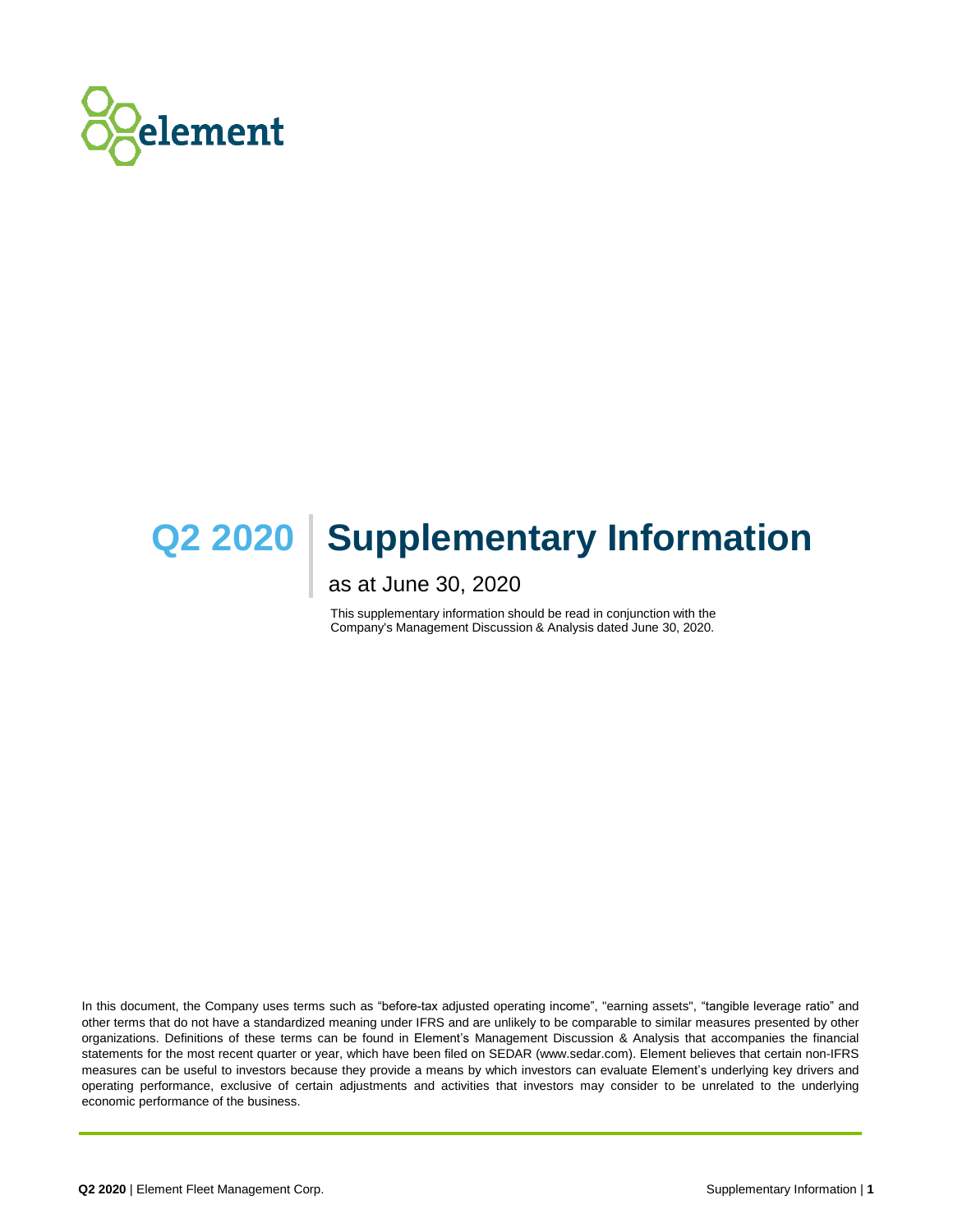The following pages provide information management believes is relevant to an assessment and understanding of the financial condition, results and operations of Element Fleet Management Corp. (the "Company" or "Element") as at and for the three- and six-month periods ended June 30, 2020, and should be read in conjunction with the Company's Q2 Management Discussion & Analysis and interim condensed consolidated financial statements and accompanying notes for the three- and six-months ended June 30, 2020. All monetary figures are in millions of Canadian dollars unless otherwise noted or for per share amounts. Additional information regarding the Company is available on SEDAR at www.sedar.com and on the Company's website at www.elementfleet.com.

### **CAUTIONARY STATEMENT**

**THIS ANALYSIS HAS BEEN PREPARED TAKING INTO CONSIDERATION INFORMATION AVAILABLE TO JULY 28, 2020. CERTAIN STATEMENTS CONTAINED IN THIS REPORT CONSTITUTE "FORWARD LOOKING STATEMENTS". IN SOME CASES THE FORWARD LOOKING STATEMENTS CAN BE IDENTIFIED BY WORDS OR PHRASES SUCH AS "MAY", "CAN", "WILL", "EXPECT", "GUIDANCE", "PLAN", "ANTICIPATE", "TARGET", "INTEND", "POTENTIAL", "ESTIMATE", "BELIEVE" OR THE NEGATIVE OF THESE TERMS, OR OTHER SIMILAR EXPRESSIONS INTENDED TO IDENTIFY FORWARD-LOOKING STATEMENTS, INCLUDING, AMONG OTHERS, STATEMENTS REGARDING ELEMENT'S TRANSFORMATION PLAN, GROWTH PROSPECTS AND OBJECTIVES, ABILITY TO DRIVE OPERATIONAL EFFICIENCIES, ASSETS, BUSINESS STRATEGY, COMPETITIVE POSITIONING, ABILITY TO CREATE VALUE FOR SHAREHOLDERS, THE EVOLUTION OF ELEMENT'S BUSINESS, THE AVAILABILITY OF FUNDS FROM OPERATIONS, CASH FLOW GENERATION, BUSINESS INTEGRATION, STRATEGIC ASSESSMENT, BUSINESS OUTLOOK AND OTHER EXPECTATIONS REGARDING FINANCIAL OR OPERATING PERFORMANCE AND METRICS. SUCH STATEMENTS REFLECT THE COMPANY'S CURRENT VIEWS WITH RESPECT TO FUTURE EVENTS AND ARE SUBJECT TO INHERENT RISKS, UNCERTAINTIES AND NUMEROUS ASSUMPTIONS, INCLUDING, WITHOUT LIMITATION, THE IMPACT OF THE COVID-19 PANDEMIC, GENERAL ECONOMIC CONDITIONS, OPERATIONAL CAPABILITIES, TECHNOLOGICAL DEVELOPMENT, RELIANCE ON DEBT FINANCING, DEPENDENCE ON BORROWERS, INABILITY TO SUSTAIN RECEIVABLES, COMPETITION, INTEREST RATES, REGULATION, INSURANCE, FAILURE OF KEY SYSTEMS, DEBT SERVICE, FUTURE CAPITAL NEEDS AND SUCH OTHER RISKS OR FACTORS DESCRIBED FROM TIME TO TIME IN REPORTS OF ELEMENT, INCLUDING HEREIN AND IN ELEMENT'S MD&A AND ANNUAL INFORMATION FORM, WHICH HAVE BEEN FILED ON SEDAR AND MAY BE ACCESSED AT WWW.SEDAR.COM. THE COVID-19 PANDEMIC HAS CAST ADDITIONAL UNCERTAINTY ON ELEMENT'S INTERNAL EXPECATIONS, ESTIMATES, PROJECTIONS, ASSUMPTIONS AND BELIEFS. THE DURATION, EXTENT AND SEVERITY OF THE IMPACT THE COVID-19 PANDEMIC, INCLUDING MESAURES TO PREVENT ITS SPREAD, WILL HAVE ON ELEMENT'S BUSINESS IS HIGHLY UNCERTAIN AND DIFFICULT TO PREDICT AT THIS TIME.**

**BY THEIR NATURE, FORWARD-LOOKING STATEMENTS INVOLVE NUMEROUS ASSUMPTIONS, KNOWN AND UNKNOWN RISKS AND UNCERTAINTIES, BOTH GENERAL AND SPECIFIC, WHICH CONTRIBUTE TO THE POSSIBILITY THAT PREDICTIONS, FORECASTS, PROJECTIONS AND OTHER FORMS OF FORWARD LOOKING INFORMATION MAY NOT OCCUR OR BE ACHIEVED. MANY FACTORS COULD CAUSE ELEMENT'S ACTUAL RESULTS, PERFORMANCE OR ACHIEVEMENTS TO BE MATERIALLY DIFFERENT FROM ANY FUTURE RESULTS, PERFORMANCE OR ACHIEVEMENTS THAT MAY BE EXPRESSED OR IMPLIED BY SUCH FORWARD-LOOKING STATEMENTS AND READERS ARE CAUTIONED THAT THE LIST OF FACTORS IN THE FOREGOING PARAGRAPH IS NOT EXHAUSTIVE. SHOULD ONE OR MORE OF THESE RISKS OR UNCERTAINTIES MATERIALIZE, OR SHOULD ASSUMPTIONS UNDERLYING THE FORWARD-LOOKING STATEMENTS PROVE INCORRECT, ACTUAL RESULTS MAY VARY MATERIALLY FROM THOSE DESCRIBED HEREIN AS INTENDED, PLANNED, ANTICIPATED, BELIEVED, ESTIMATED OR EXPECTED. ACCORDINGLY, READERS ARE CAUTIONED NOT TO PLACE UNDUE RELIANCE ON FORWARD-LOOKING STATEMENTS OR INTERPRET OR REGARD FORWARD-LOOKING STATEMENTS AS GUARANTEES OF FUTURE OUTCOMES, AS NO FORWARD-LOOKING STATEMENT MAY BE GUARANTEED. EXCEPT AS MAY BE REQUIRED BY APPLICABLE CANADIAN SECURITIES LAWS, THE COMPANY DOES NOT INTEND, AND DISCLAIM ANY OBLIGATION TO UPDATE OR REWRITE ANY FORWARD-LOOKING STATEMENTS WHETHER ORAL OR WRITTEN AS A RESULT OF NEW INFORMATION, FUTURE EVENTS OR OTHERWISE.**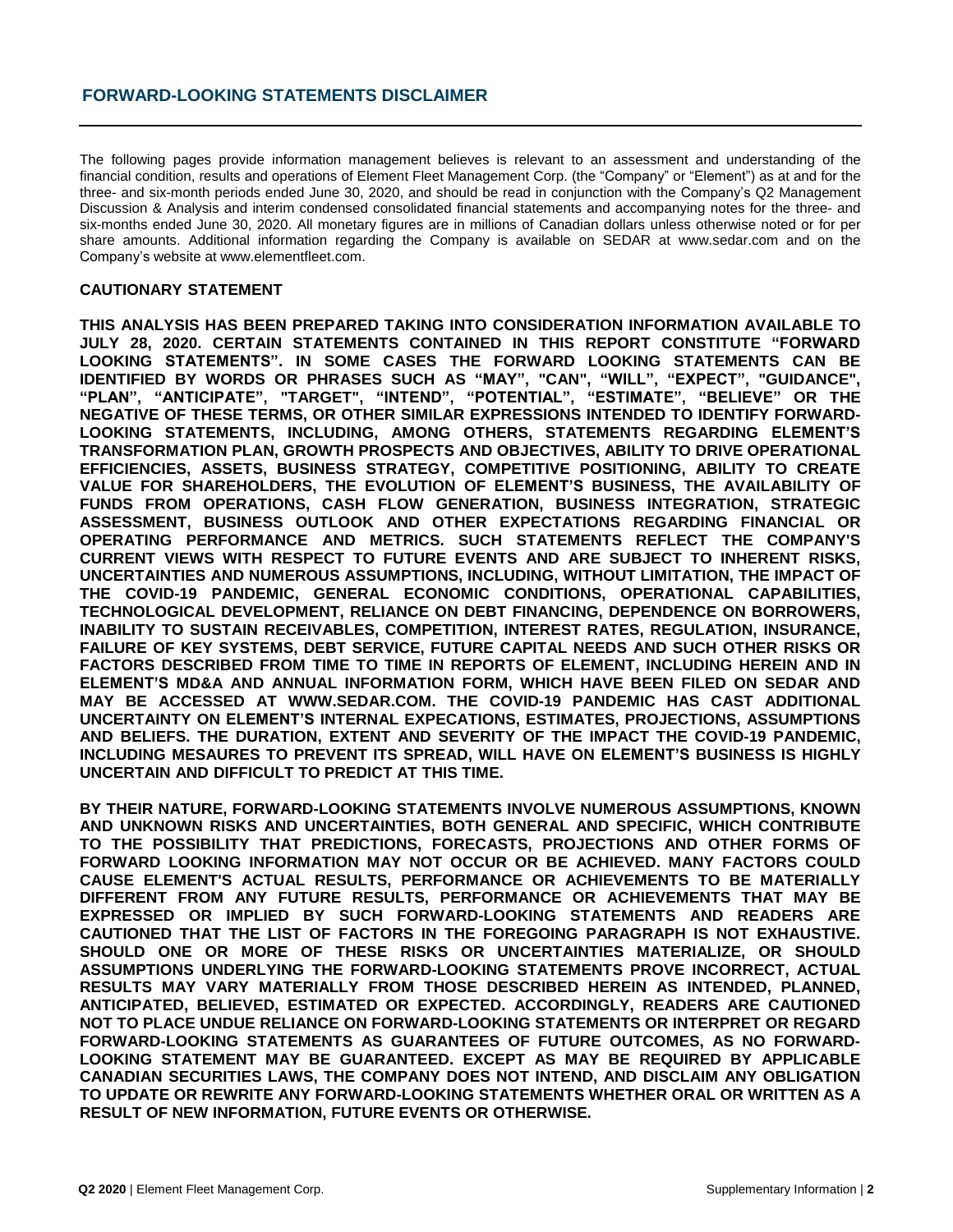# **TABLE OF CONTENTS**

| Content |
|---------|
|         |

### **A. TRANSFORMATION PROGRAM**

- 1.1 Transformation progress in Q2 2020
- 1.2 Cumulative: actioned and targeted (to-be-actioned) operating income improvements
- 1.3 Delivery and anticipated delivery of \$166 million of operating income improvements actioned to date
- 1.4 Cumulative actioned, and run-rate of delivered, operating income improvements
- 1.5 Cumulative actioned operating income improvements, and investment (and anticipated investment) in our transformation program

### **B. OPERATING RESULTS**

- 2.1  $1Q20 \rightarrow 2Q20$  Adjusted operating income
- 2.2  $1Q20 \rightarrow 2Q20$  Opex
- 2.3 Operating leverage
- 2.4 Return on equity
- 3.1 Free cash flow
- 3.2 Free cash flow and adjusted operating income per common share

### **C. BALANCE SHEET AND ASSETS UNDER MANAGEMENT**

- 4.1 Assets under management by geography
- 4.2 Originations
- 4.3 Assets under management (constant currency)
- 4.4 Assets under management
- $4.5$  1Q20  $\rightarrow$  2Q20 Assets under management
- 4.6  $1Q20 \rightarrow 2Q20$  Interim funded assets
- $4.7$  1Q20  $\rightarrow$  2Q20 End-of-period earning assets
- 5.0 Tangible leverage ratio
- 6.0 Value of tax assets

### **D. COVID-19-RELATED ITEMS OF INTEREST**

### **How has the economic slowdown impacted your liquidity?**

7.0 Working capital release

### **How has the economic slowdown impacted your servicing income?**

- 8.1 Client vehicle usage
- 8.2 Service transaction volumes

### **How has the economic slowdown impacted remarketing?**

8.3 Remarketing performance

### **How has the economic slowdown impacted clients' ability to stay current and your ability to collect?**

- 9.1 Payment deferrals
- 9.2 Delinquency schedule
- 10.0 Impaired receivables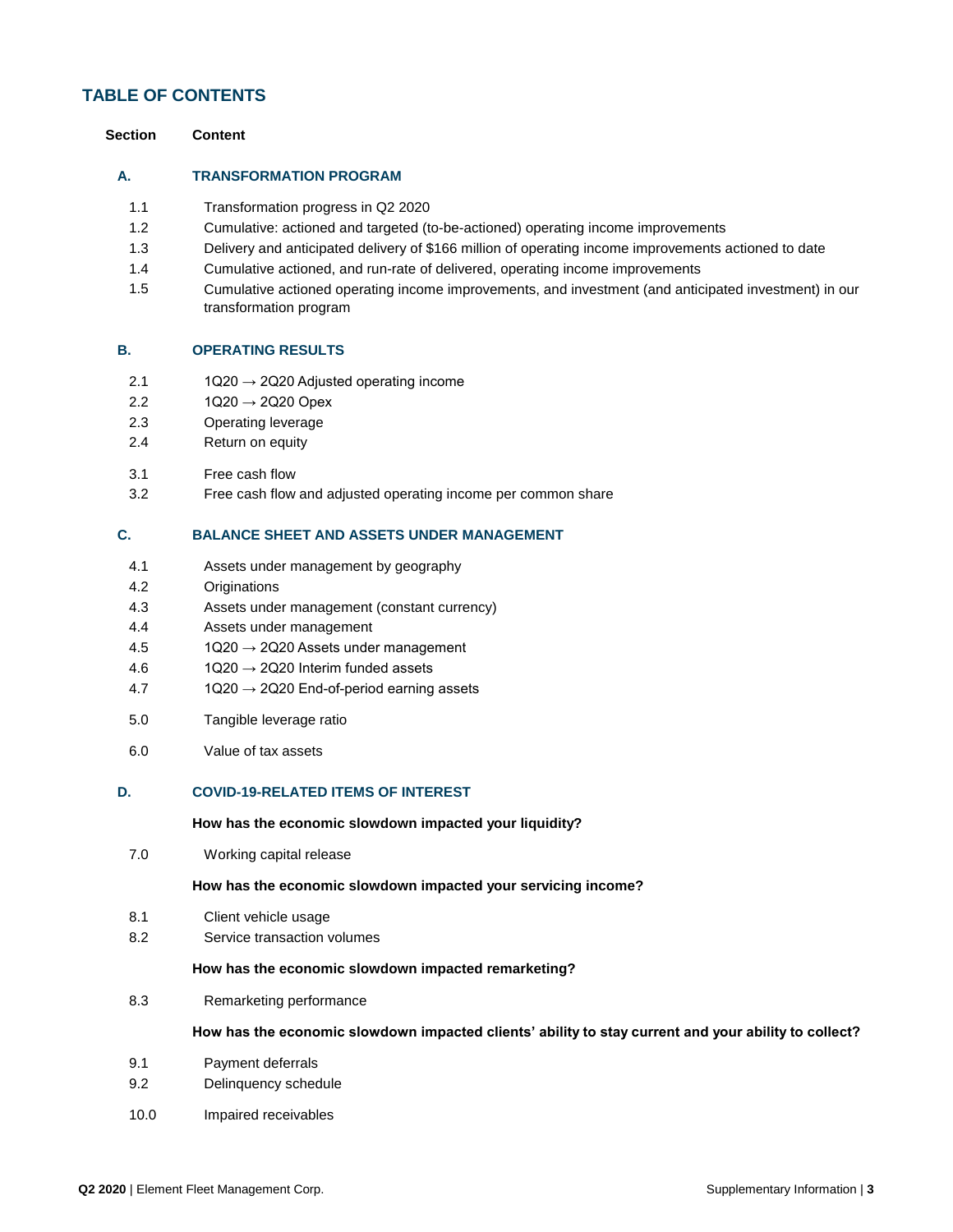# **TABLE OF CONTENTS**

| Section | Content                                               |
|---------|-------------------------------------------------------|
| D.      | <b>COVID-19-RELATED ITEMS OF INTEREST (Continued)</b> |
|         |                                                       |

# **What are your industry exposures like?**

- 11.1 Major industry exposures and accompanying client credit ratings
- 11.2 Specific industry exposures and accompanying client credit ratings
- 11.3 Sub-specific industry exposures and accompanying client credit ratings

All monetary figures are in millions of Canadian dollars unless otherwise noted or for per share amounts.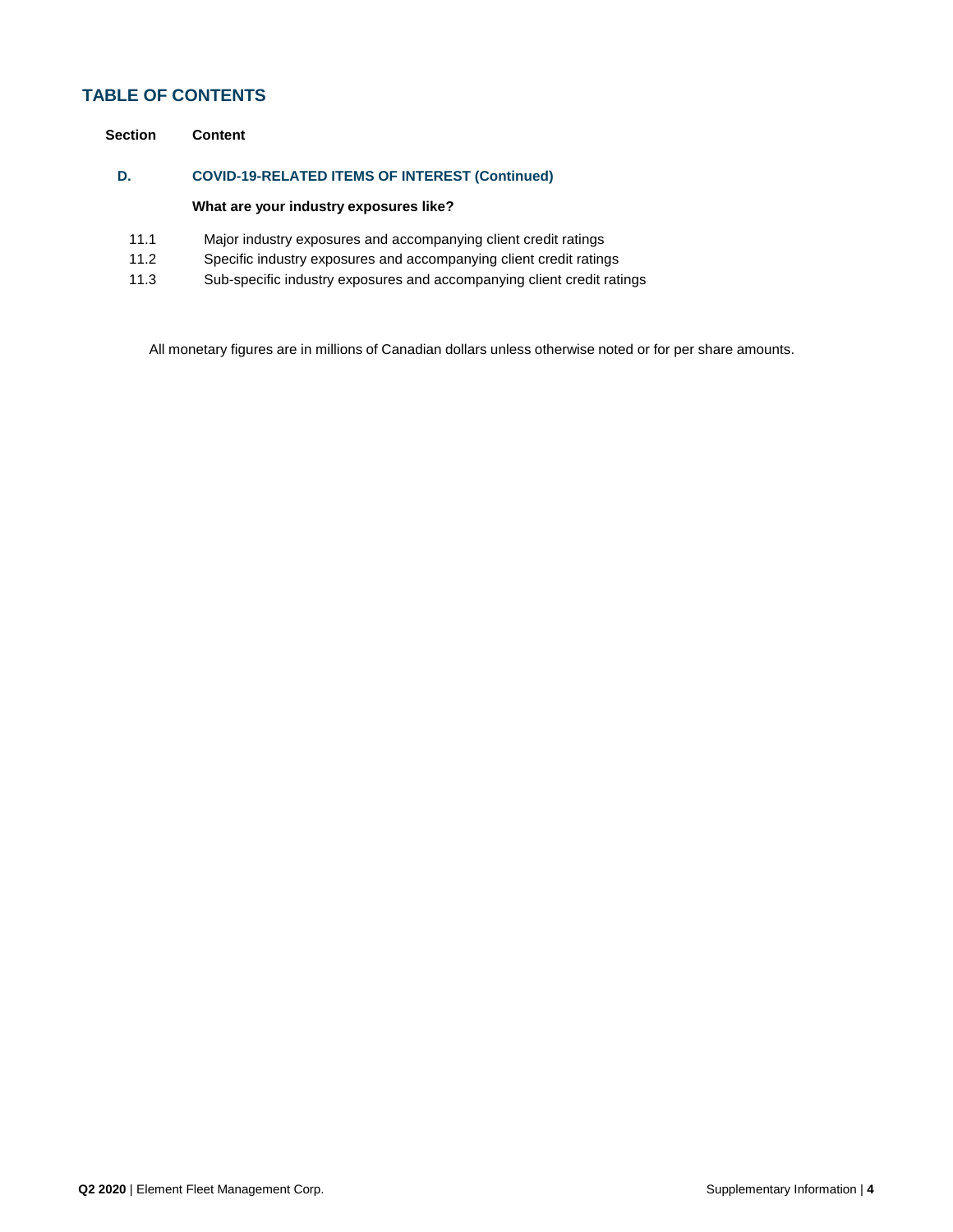# **Transformation Program**

# **Definitions**

| "Actioned"            | A profitability improvement initiative has been "actioned"<br>when Element has taken all steps required for the initiative to<br>deliver value. The value of an "actioned" initiative is the run-<br>rate of the resulting profitability improvement. |
|-----------------------|-------------------------------------------------------------------------------------------------------------------------------------------------------------------------------------------------------------------------------------------------------|
| "Operating<br>income" | Operating income before tax.                                                                                                                                                                                                                          |
| "Delivered"           | A profitability improvement is "delivered" as each dollar of<br>cost savings or revenue increase is reflected in Element's<br>operating income.                                                                                                       |
| "Run-rate"            | The maximum potential annual value that a profitability<br>improvement initiative can deliver.                                                                                                                                                        |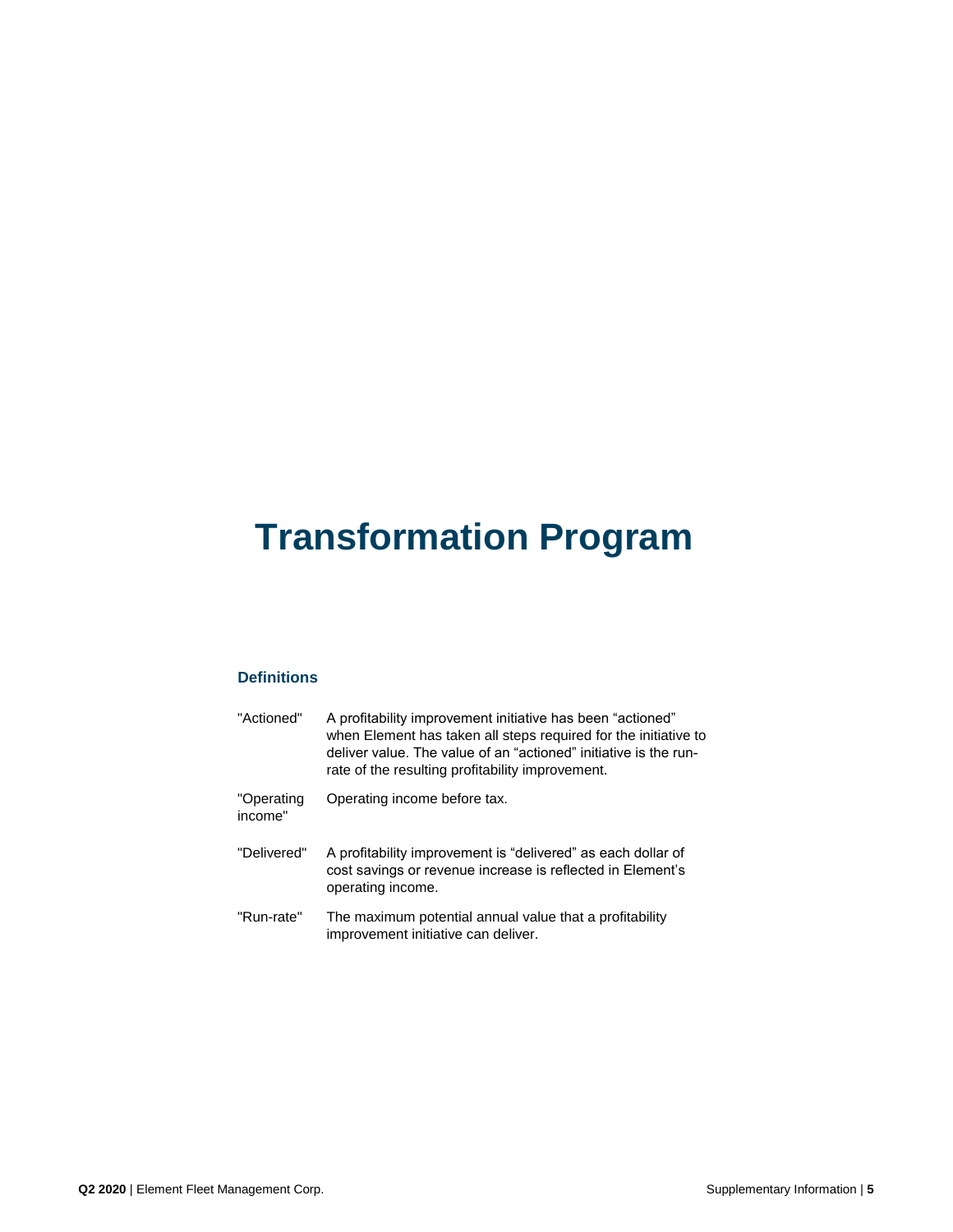# **A. TRANSFORMATION PROGRAM**

### **1.1 Transformation progress in Q2 2020**

Following the completion of our comprehensive strategic assessment in Q3 2018, we announced a 27-month client-focused transformation program on October 1, 2018. As of June 30, 2020, we have actioned \$166 million of transformation initiatives, including an incremental \$20 million since March 31, 2020. Some examples are:

In Q2, we actioned \$8.0 million of revenue growth initiatives. In 2020, our revenue assurance team remains focused on working through its robust list of transformation initiatives, particularly initiatives enabled by IT.

By working with our strategic suppliers to improve contractual terms and the overall client experience, we actioned an incremental \$0.1 million of direct cost savings this quarter across our North American business.

Free cash flow from our transformation program is used to pay down debt, resulting in interest expense savings. We have actioned another \$1.4 million of such interest expense savings in Q2 and expect to action similar quarterly amounts across the next 2 quarters until the end of our transformation in Q4 2020.

As we continue to right-size the business, our indirect procurement teams continue to consolidate and renegotiate contracts with vendors and contractors, which resulted in \$1.2 million of actioned operating income improvements this quarter.

We actioned \$9.9 million of productivity improvements in the quarter, enabled by automation of work, our 'right person, right place' mandate, and our work location strategy.



We continue to outperform the transformation targets we have set to date, overachieving for our clients, our business, our people and our investors. The significant progress we have made to date on our transformation initiatives gives us confidence that we will finish strong in the second half of 2020 as we "Build for the Future".

1. Numbers in this Section 1.1 chart may not perfectly add-up due to rounding.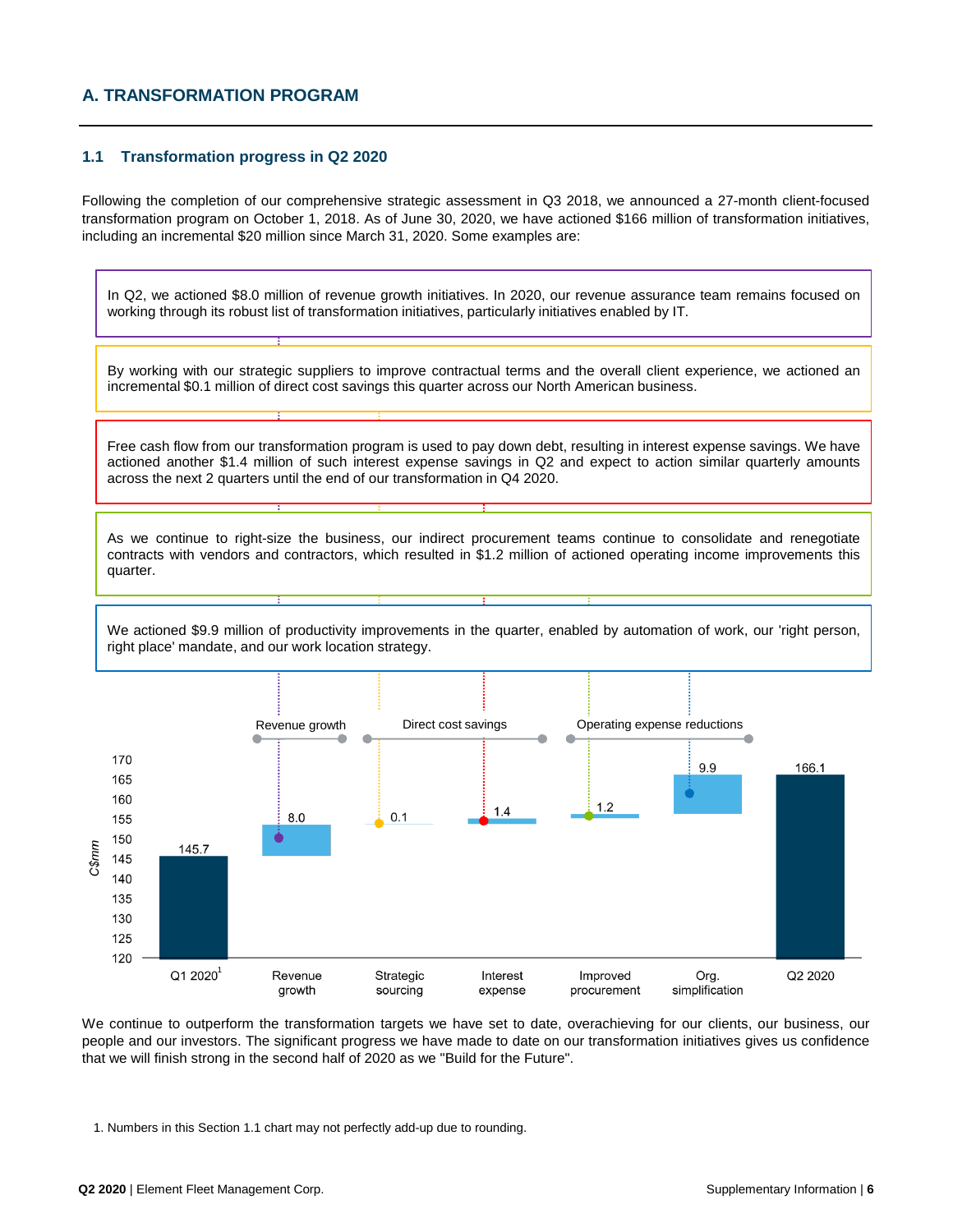# **A. TRANSFORMATION PROGRAM**

### **1.2 Cumulative: actioned and targeted (to-be-actioned) operating income improvements**

We continue to exceed our transformation targets, having actioned \$166 million of operating income improvements as of Q2 2020. We have used the lull in the business arising from COVID-19 to accelerate certain transformation initiatives, allowing us to bring forward profitability improvement benefits that we weren't planning to action until the second half of this year.



### **1.3 Delivery and anticipated delivery of \$166 million of operating income improvements actioned to date**

We anticipate our actioned initiatives as of Q2 2020 will deliver approximately \$119 million of operating income enhancement (~\$0.23 EPS) in 2020. Our delivery forecast below is adjusted based on the COVID-19 economy and potential resulting impact to our business volumes – which largely drive the scale of operating income enhancement delivered by our transformation. This impact was evident in Q2 2020 direct cost savings.

| Op income improvement          | 2.1  | 4.0  | 6.1         | 11.4 | 16.0 | 20.6 | 22.5 | 70.5        | 29.0 | 30.3      | 30   | 29   | 119         |
|--------------------------------|------|------|-------------|------|------|------|------|-------------|------|-----------|------|------|-------------|
| Opex reductions                | 0.2  | 1.9  | 2.1         | 6.4  | 8.5  | 10.9 | 14.2 | 39.8        | 16.6 | 18.3      | 19   | 20   | 74          |
| Direct cost savings            | 0.5  | 0.6  | 1.1         | 1.4  | 3.0  | 4.8  | 4.6  | 14.1        | 8.2  | $\iota$ . |      |      | 27          |
| Revenue growth                 | 1.4  | 1.5  | 2.9         | 3.6  | 4.5  | 4.9  | 3.7  | 16.6        | 4.2  | 4.3       |      |      |             |
| $C\$ <sup><math>m</math></sup> | 3Q18 | 4Q18 | <b>FY18</b> | 1Q19 | 2Q19 | 3Q19 | 4Q19 | <b>FY19</b> | 1Q20 | 2Q20      | 3Q20 | 4Q20 | <b>FY20</b> |

1. Numbers in this Section 1.3 table may not perfectly add-up due to rounding.

#### **1.4 Cumulative actioned, and run-rate of delivered, operating income improvements**

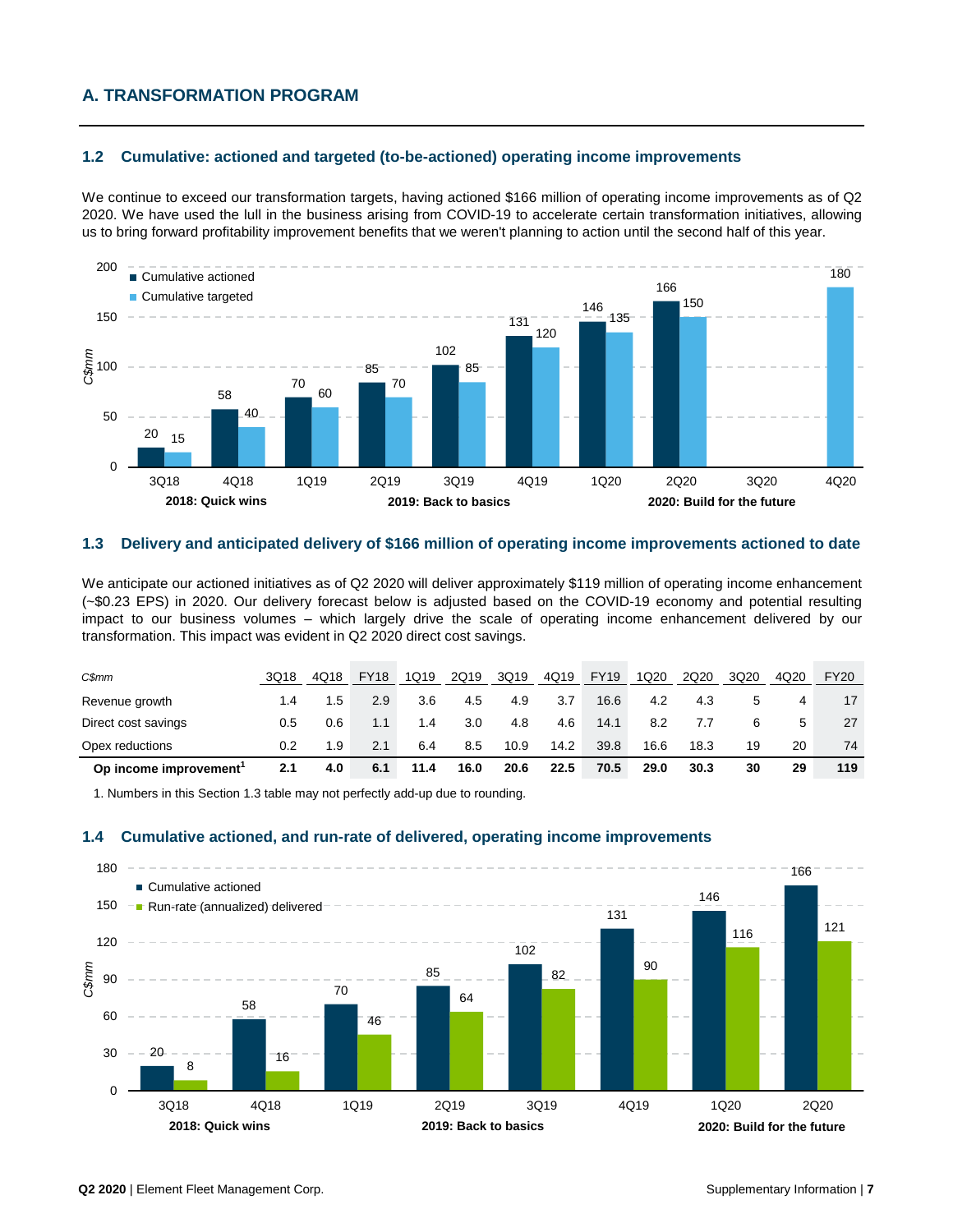# **A. TRANSFORMATION PROGRAM**

### **1.5 Cumulative actioned operating income improvements, and investment (and anticipated investment) in our transformation program**

As of Q2 2020, we have made \$164 million of one-time investments in our transformation program, leaving \$16 million available to us to action the remaining initiatives. We continue to plan to invest the full \$180 million in our transformation program. These investments will not continue in 2021.

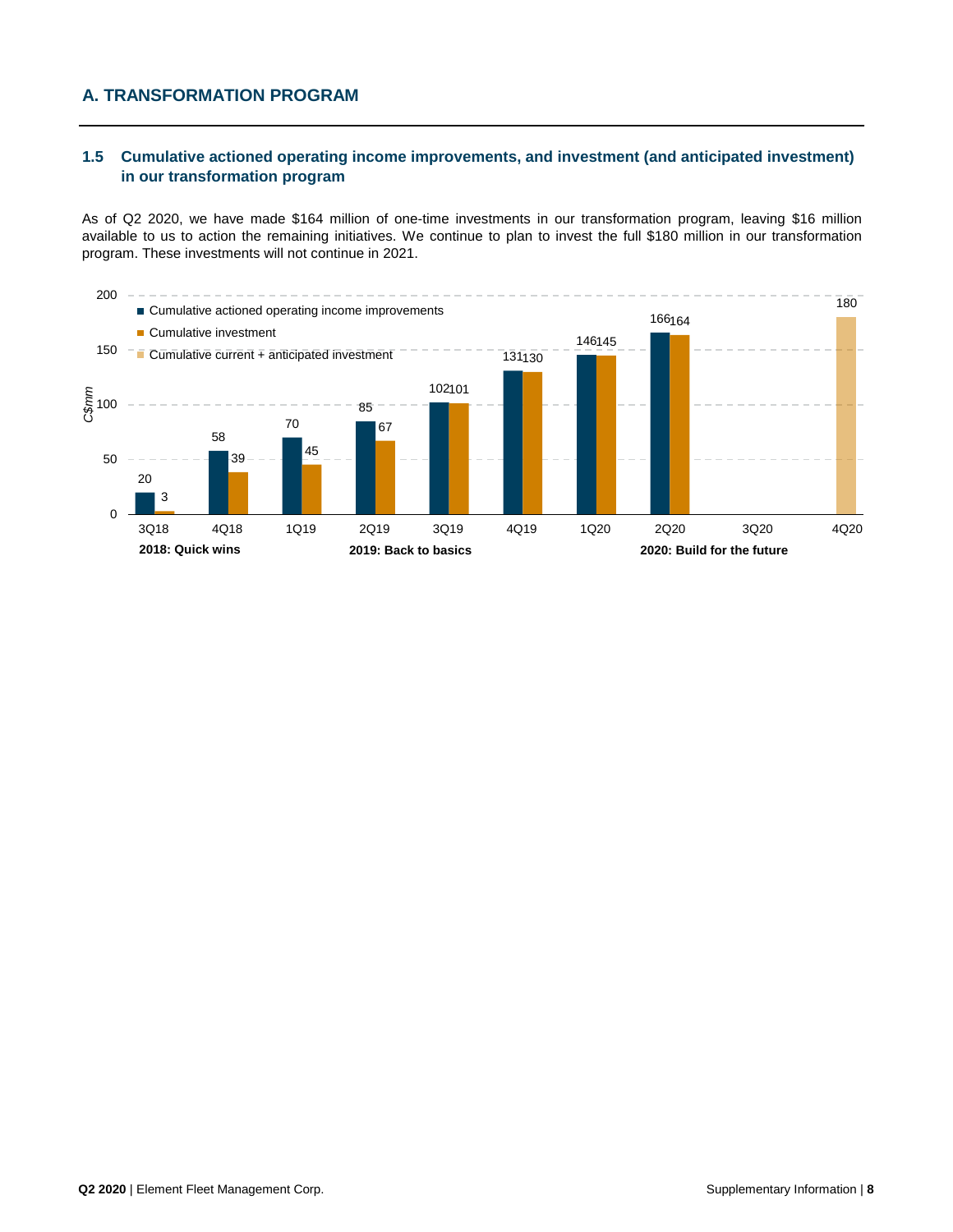# **Operating Results**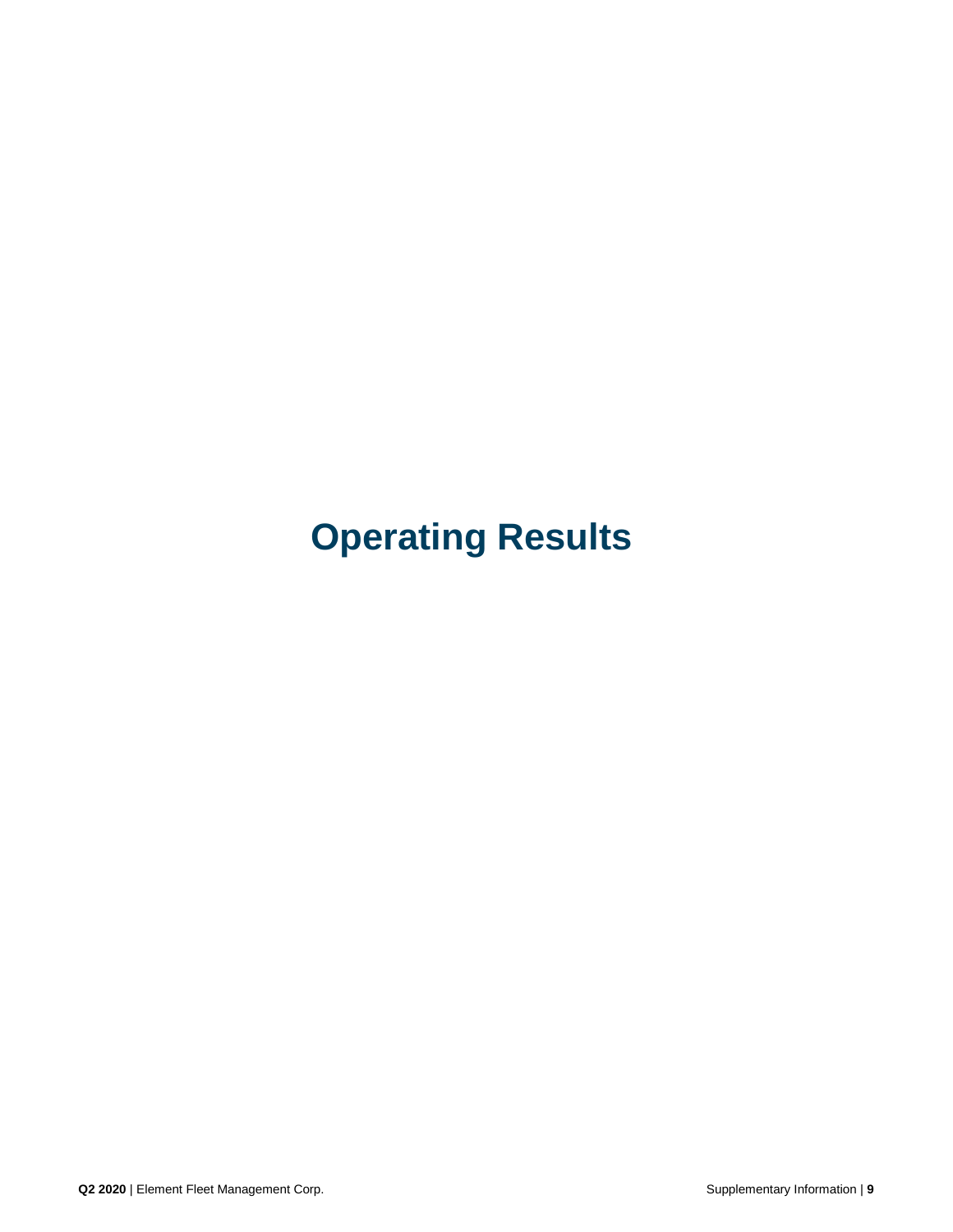# **B. OPERATING RESULTS**

### **2.1 1Q20 → 2Q20 Adjusted operating income**

Adjusted operating income in Q2 was \$111.1 million, down \$18.2 million quarter-over-quarter. Excluding the impacts of transformation and FX, COVID-19 was the prime determinant of the decline in Q2 business performance: Net financing revenue increased by \$5.1 million as the absence of any change to the allowance for credit losses in Q2 was partially offset by (i) the expected delay in gain on sale revenue from ANZ and (ii) lower net earning assets arising from (a) postponed orders and delayed originations and (b) syndication volumes (partially offset by higher net interest margin); Servicing income declined \$15.1 million as fleet utilization decreased due to shelter-in-place edicts; Syndication revenue decreased \$15.3 million on similar quarter-over-quarter volumes, reflecting pricing pressures in that market, especially for Armada assets; and Opex decreased \$3.9 million mainly as a result of lower discretionary business expenses as most of our workforce worked remotely.



### **2.2 1Q20 → 2Q20 Opex**

Adjusted operating expenses decreased \$3.5 million quarter-over-quarter. G&A reduction of \$3.7 million coupled with \$1.7 million of organizational simplification by transformation and a \$0.2 million quarter-over-quarter decrease in compensation costs were partially offset by \$2.0 million of unfavourable FX.



1. Numbers in this Section 2.2 chart may not perfectly add-up due to rounding.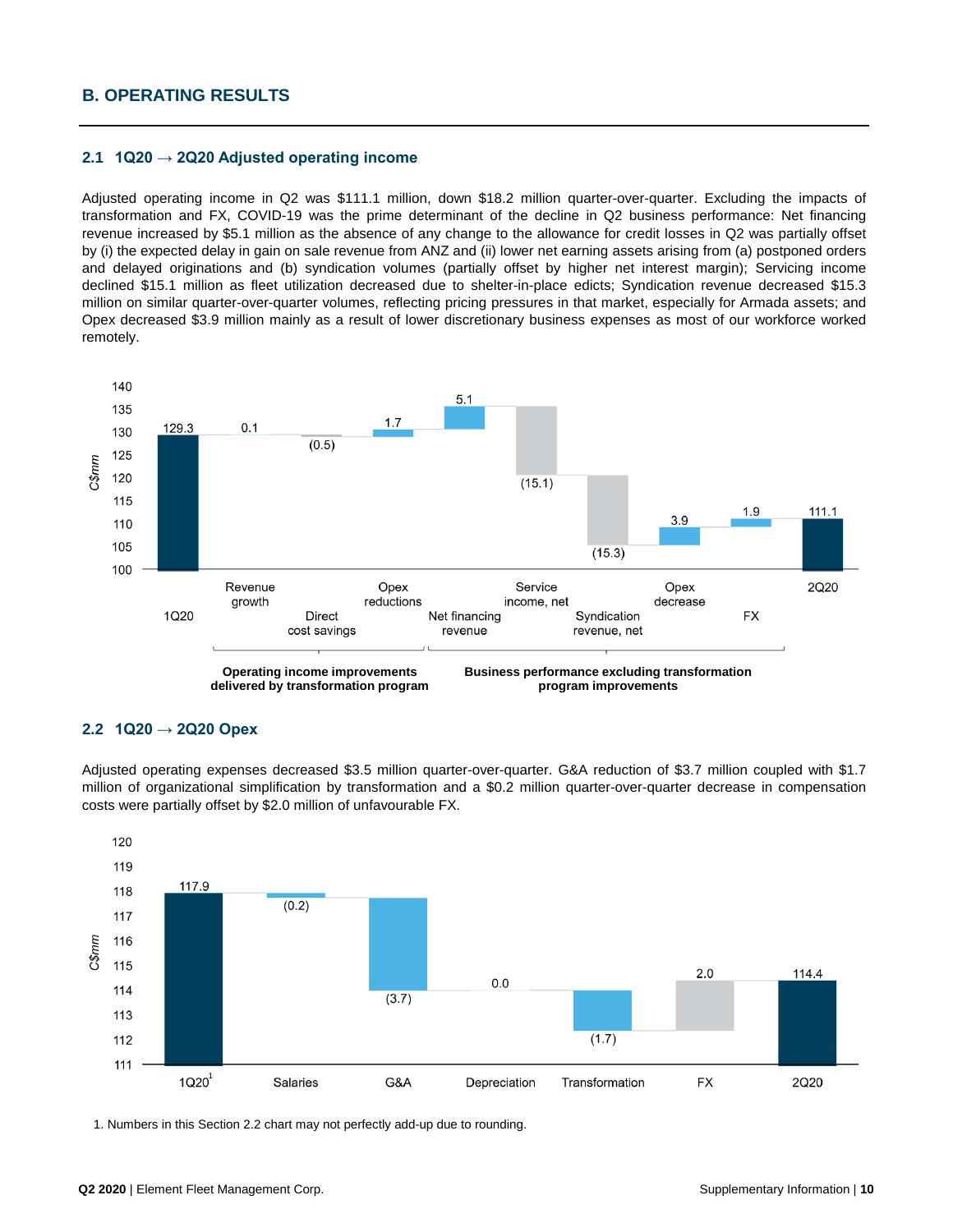# **B. OPERATING RESULTS**

### **2.3 Operating leverage**

Operating margin fell ~120 bps year-over-year from 50% in Q2 2019 to 49% in Q2 2020, largely driven by lower year-overyear AOI due to a decline in services consumption, deferred gain on sale revenue and reduced syndication revenue.



### **2.4 Return on equity**



ROE for Q2 2020 was ~80 basis points lower than Q2 2019.

1. 4Q19 return on equity was 12.6%; 12.3% excludes the 19<sup>th</sup> Capital charge in that quarter.

### **Definition**

"Return on equity" After-tax adjusted operating income for the quarter attributable to common shareholders, multiplied by four (i.e. annualized), divided by average common equity of the current and immediately preceding quarter.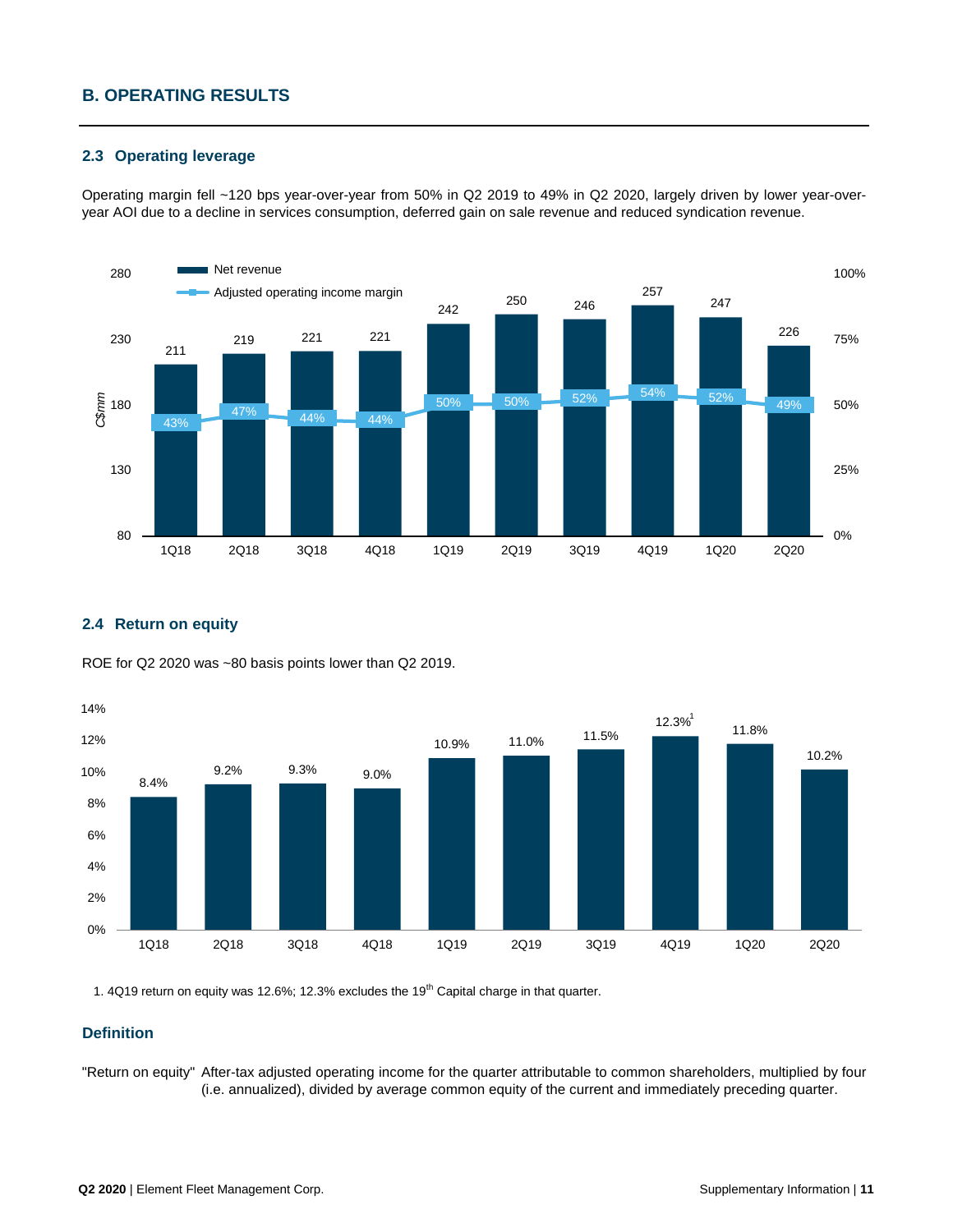# **B. OPERATING RESULTS**

### **3.1 Free cash flow**

| C\$mm (except free cash flow per common share)                            | <b>FY17</b> | <b>FY18</b> | 1Q19  | 2Q19  | 3Q19  | 4Q19  | <b>FY19</b> | 1Q20  | 2Q20  |
|---------------------------------------------------------------------------|-------------|-------------|-------|-------|-------|-------|-------------|-------|-------|
| Before-tax adjusted operating income                                      | 466.6       | 387.1       | 122.0 | 126.0 | 127.6 | 138.4 | 514.0       | 129.3 | 111.1 |
| Add/(subtract) cash revenue/(expenses) and non-cash<br>expenses/(revenue) | (34.2)      | 25.4        | 13.4  | 12.2  | 33.9  | 14.2  | 73.7        | 28.4  | 18.8  |
| <b>Cash from operations</b>                                               | 432.4       | 412.5       | 135.4 | 138.2 | 161.5 | 152.6 | 587.7       | 157.7 | 130.0 |
| Subtract required cash expenses:                                          |             |             |       |       |       |       |             |       |       |
| Sustaining capital investments                                            | 60.6        | 39.7        | 13.8  | 10.2  | 10.6  | 6.9   | 41.4        | 10.5  | 7.3   |
| Preferred share dividends                                                 | 41.3        | 44.3        | 11.2  | 11.2  | 11.1  | 11.0  | 44.4        | 10.9  | 10.9  |
| Cash taxes paid                                                           | 40.8        | 41.2        | 9.9   | 8.6   | 17.9  | 9.4   | 45.8        | 10.0  | 4.4   |
| Free cash flow                                                            | 289.7       | 287.3       | 100.5 | 108.2 | 122.0 | 125.3 | 456.1       | 126.3 | 107.3 |
| As a % of before-tax adjusted operating income                            | 62%         | 74%         | 82%   | 86%   | 96%   | 91%   | 89%         | 98%   | 97%   |
| Weighted average number of common shares outstanding (mm)                 | 385.4       | 391.7       | 433.6 | 434.7 | 435.1 | 435.8 | 434.8       | 437.3 | 437.8 |
| Free cash flow per common share                                           | 0.75        | 0.73        | 0.23  | 0.25  | 0.28  | 0.29  | 1.05        | 0.29  | 0.25  |

1. Cash taxes decreased in Q2 primarily due to various Canadian and U.S. deferrals pertaining to COVID-19. The deferrals end in Q3 and as such we expect Q3 to include both normal Q3 payments and the deferred payments.

### **3.2 Free cash flow and adjusted operating income per common share**

Free cash flow per share increased 19% (\$0.04) from Q2 2018 to Q2 2020 on flat adjusted EPS.

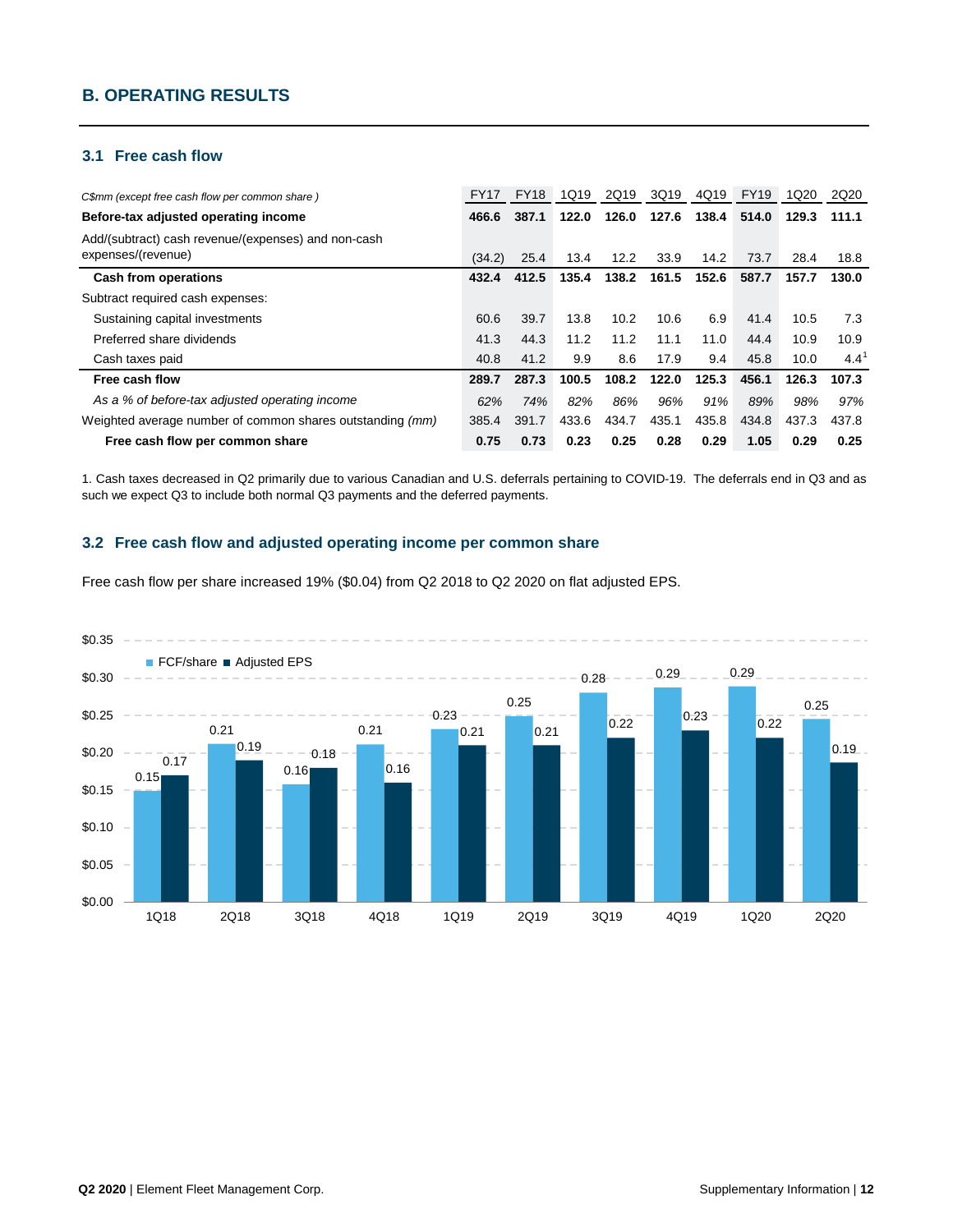# **Balance Sheet and Assets Under Management**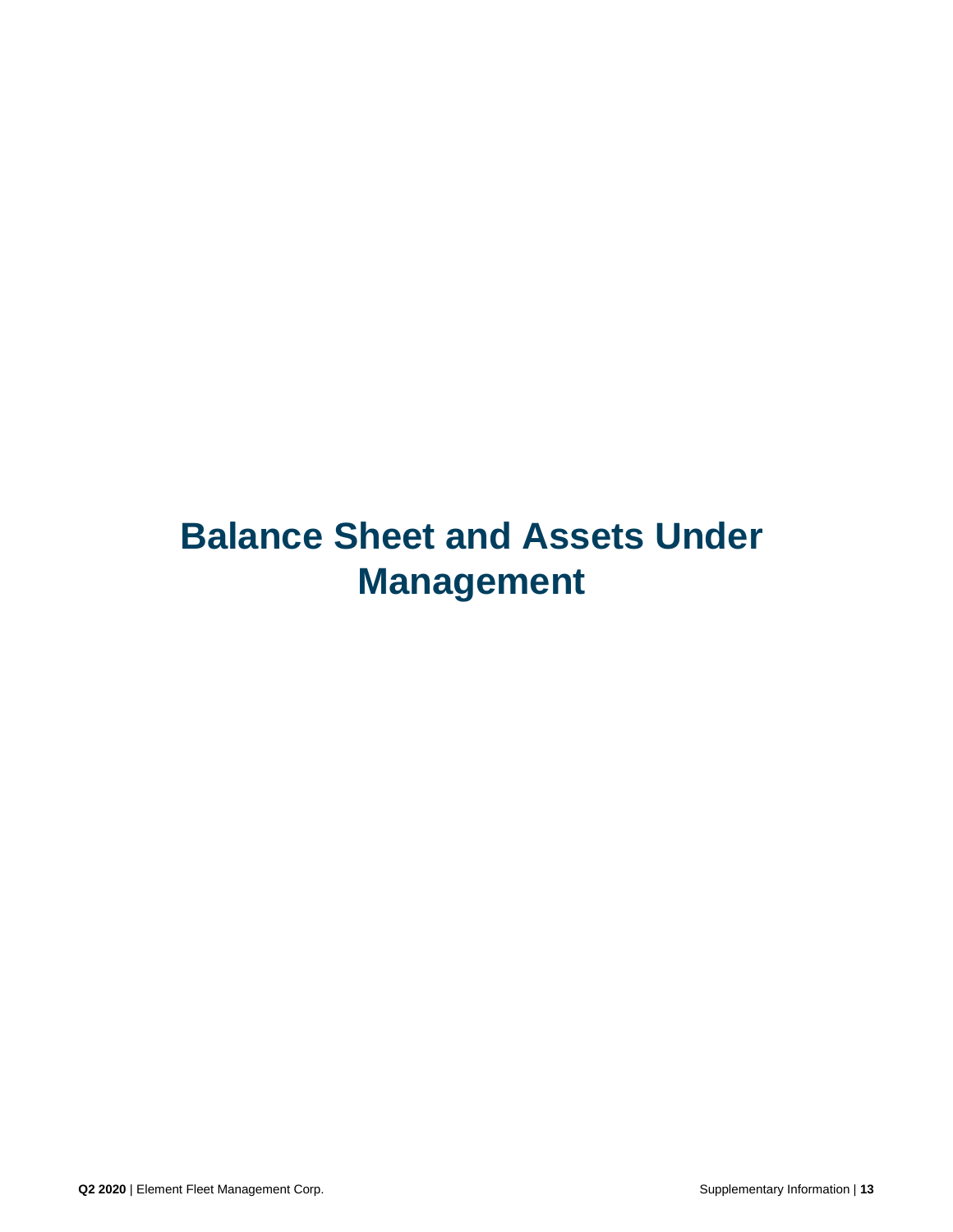**Note:** References to "assets under management", "originations", "interim funded assets" and "earning assets" throughout this section C exclude  $19<sup>th</sup>$  Capital historical volumes.

#### **4.1 Assets under management by geography**

Organic growth led to an increase in assets under management in Mexico, while assets under management in the US and Canada decreased slightly due to postponed orders and delayed originations, and Australia and New Zealand remained flat.

| Local currencies, billions      | 1018 | 2Q18 3Q18 |         | 4Q18 1Q19 2Q19 3Q19 4Q19 1Q20 2Q20      |          |      |                |  |
|---------------------------------|------|-----------|---------|-----------------------------------------|----------|------|----------------|--|
| US and Canada (USD)             |      |           | 98 97   | 9.9                                     | 9.9 10.1 | 10.5 | 10.9 11.0 10.7 |  |
| Mexico (MXN)                    |      |           | 6.9 7.4 | 9.4 9.9 10.8 11.9 14.0 14.9 15.9        |          |      |                |  |
| Australia and New Zealand (AUD) |      |           |         | 1.6 1.6 1.6 1.7 1.7 1.7 1.7 1.7 1.7 1.7 |          |      |                |  |

### **4.2 Originations**

Originations are typically lowest in the first quarter of every year. As expected, Q2 2020 originations were markedly lower due to (i) clients postponing new vehicle orders in the face of OEM shutdowns and economic uncertainty associated with COVID-19 and (ii) OEM and dealer closures delaying fulfillment of previously accepted client vehicle orders.

| In CAD, billions                 |     |     |     |  |  |                                     | 1Q18 2Q18 3Q18 4Q18 1Q19 2Q19 3Q19 4Q19 1Q20 2Q20 |
|----------------------------------|-----|-----|-----|--|--|-------------------------------------|---------------------------------------------------|
| Originations                     |     |     |     |  |  | 1.5 1.7 1.5 1.8 1.7 1.8 2.1 2.2 2.0 | 1.3                                               |
| As a % of originations that year | 23% | 26% | 23% |  |  | 28% 22% 23% 27% 28%                 | the contract of the                               |

### **4.3 Assets under management (constant currency)**

On a constant currency basis, assets under management have grown \$1.1 billion since Q2 2019, but declined by \$0.4 billion quarter-over-quarter due to postponed client vehicle orders and delayed originations.



**4.4 Assets under management**

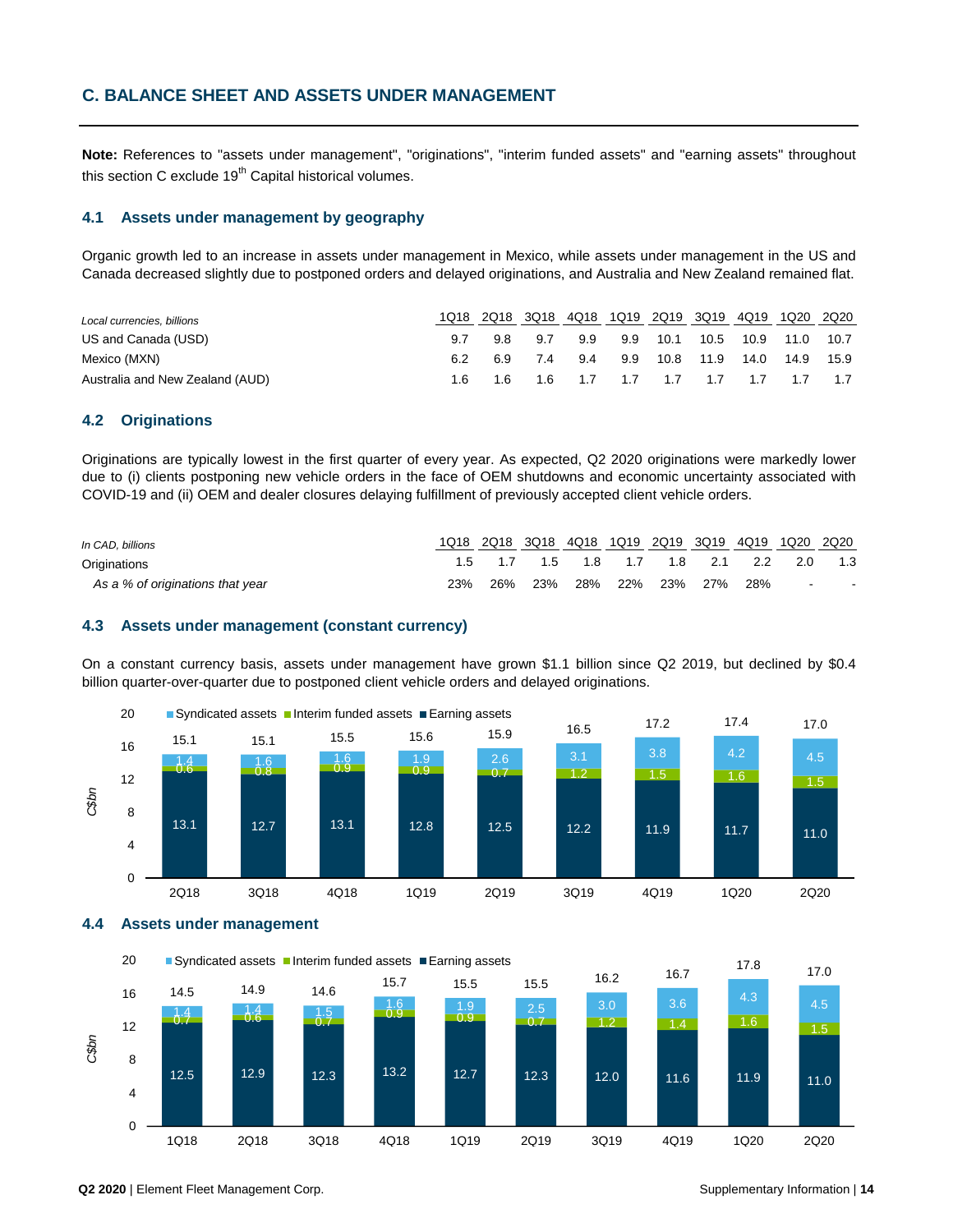### **4.5 1Q20 → 2Q20 Assets under management**

Originations of \$1.3 billion were offset by \$1.1 billion of amortization, dispositions of \$0.6 billion and FX of \$0.4 billion (predominantly due to the strengthening of the Canadian dollar against the U.S. dollar) resulting in a net decrease in assets under management of \$0.8 billion quarter-over-quarter.



### **4.6 1Q20 → 2Q20 Interim funded assets**

Interim funded assets declined by \$0.1 billion quarter-over-quarter as originations of \$1.3 billion were offset by \$1.4 billion of activations.



### **Definitions**

"Originations" An origination occurs when Element pays a manufacturer for a vehicle.

"Activations" An activation occurs when a vehicle is delivered to a client.

"Interim funded assets" Interim funded assets are vehicles paid for by Element ("originated") but not yet delivered to our clients ("activated"). The most common reason for a timing difference between origination and activation is client-required vehicle upfit.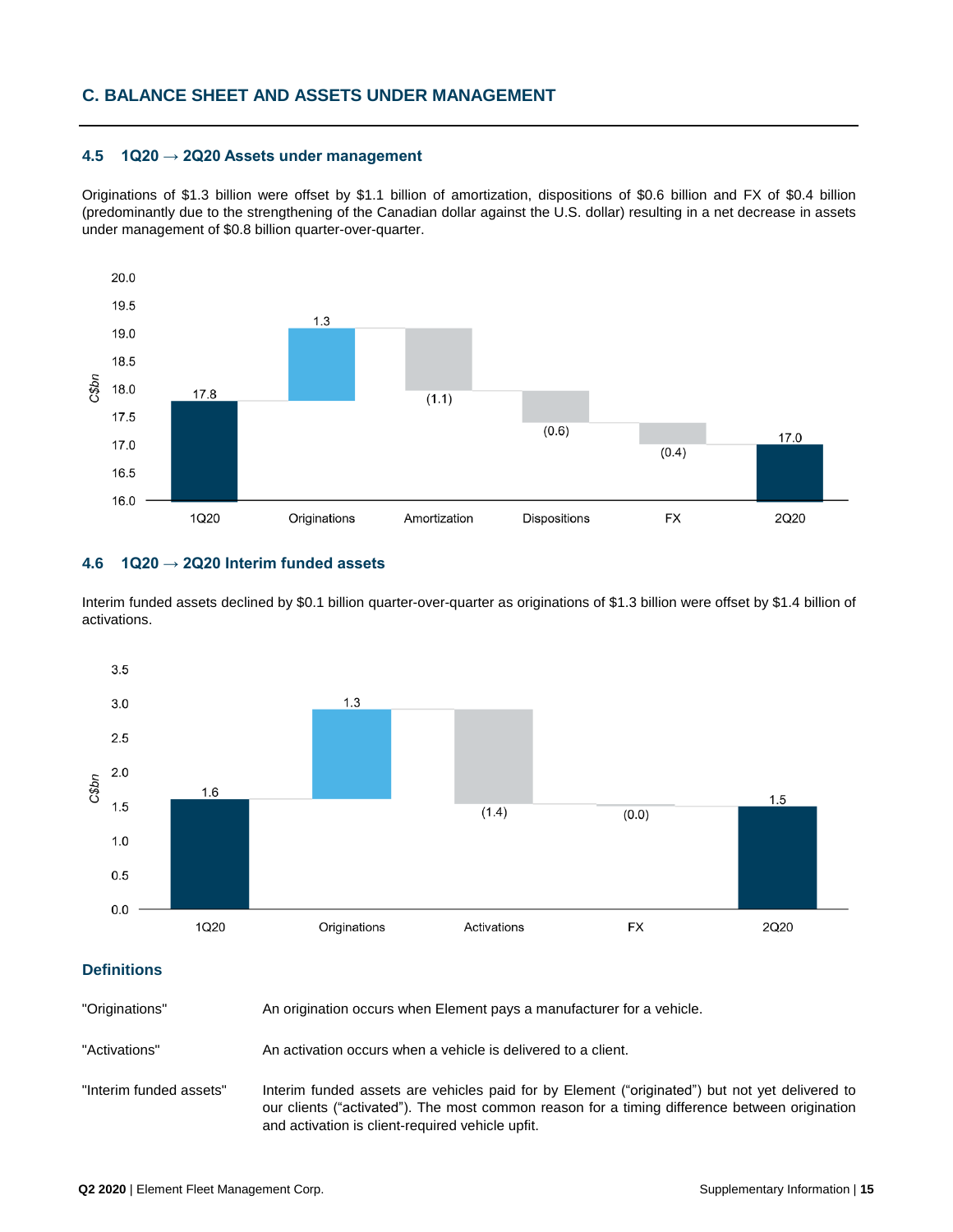### **4.7 1Q20 → 2Q20 End-of-period earning assets**

Activations of \$1.4 billion were offset by amortization of \$0.9 billion, dispositions of \$0.4 billion, syndication of \$0.8 billion and FX of \$0.2 billion.

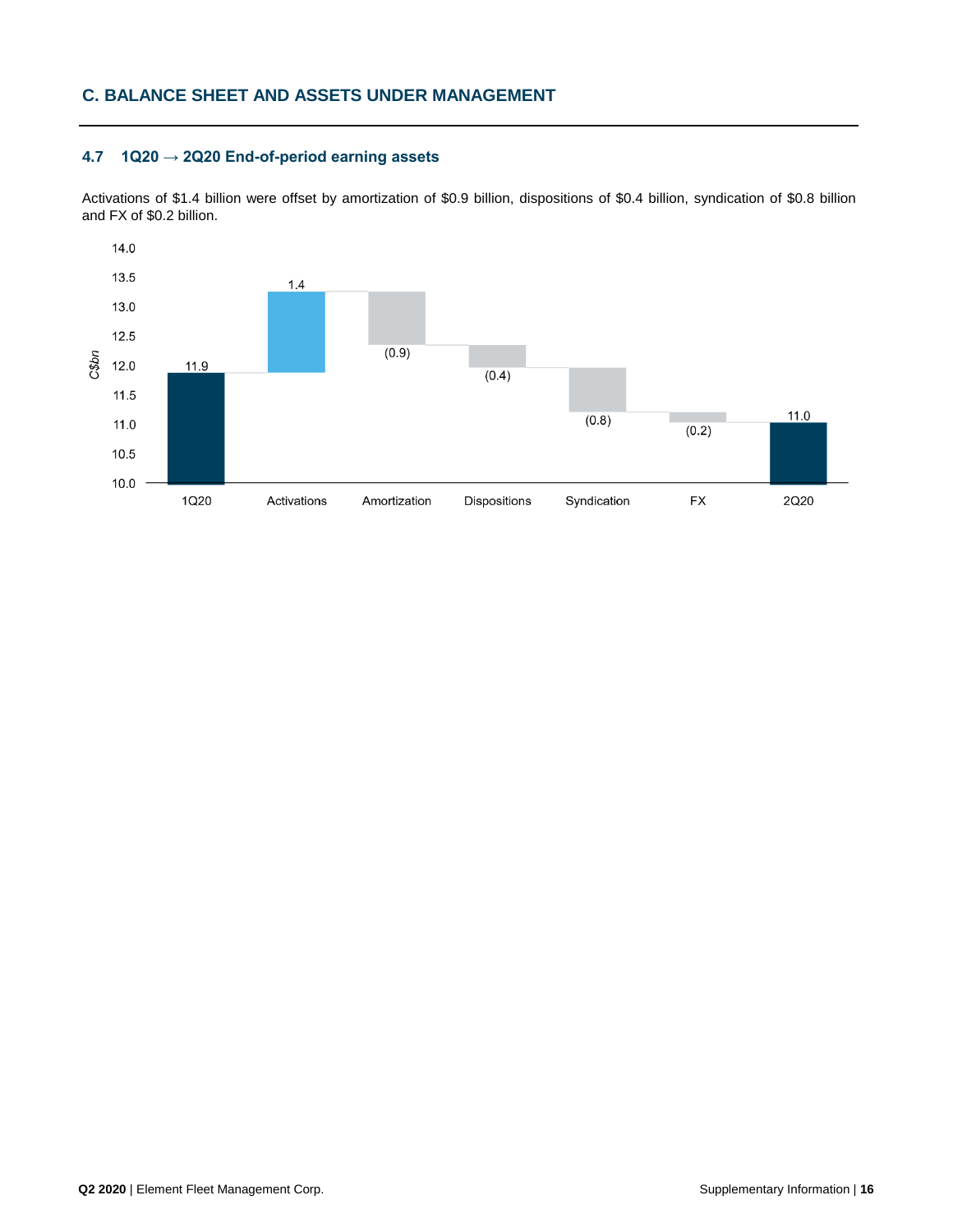### **5.0 Tangible leverage ratio**

Our tangible leverage ratio decreased to 6.80 at quarter-end, predominantly driven by net earning asset syndication. Adjusted for the impact of Element's non-recourse warehouse credit facility – which exclusively funds pre-syndication assets for Armada – our tangible leverage ratio would be 6.49 at quarter-end. We continue targeting a tangible leverage ratio below 6.0.



1. Tangible leverage was reduced to 7.66x with the \$345 million equity issuance announced October 1, 2018.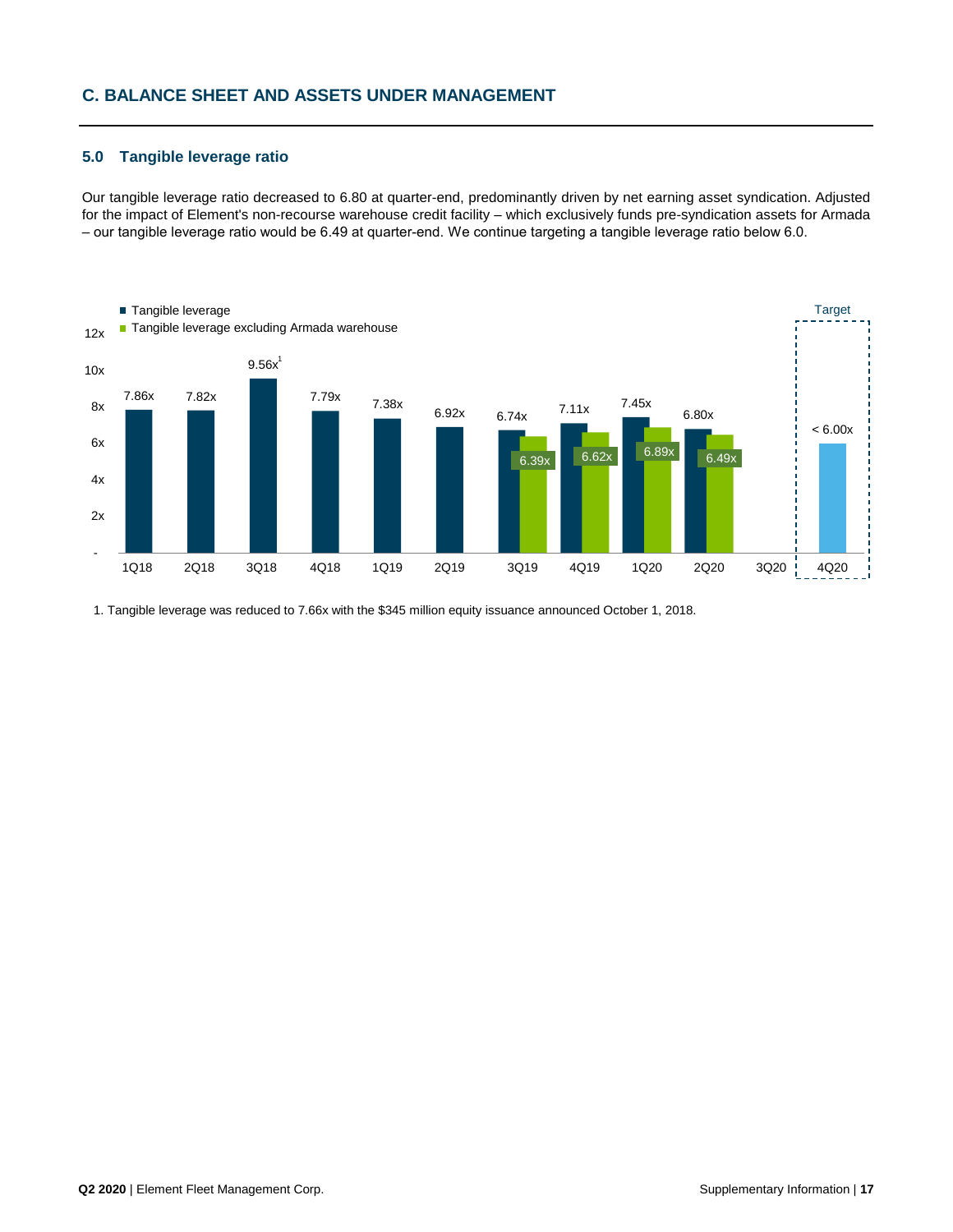# **6.0 Value of tax assets**

The value of tax assets at the end of Q2 2020 was \$411.7 million, equating to \$0.94 per common share.

| C\$mm (except tax asset value per common share)   | <b>YE17</b> | YE18  | <b>YE19</b> | 1Q20  | 2Q20  |
|---------------------------------------------------|-------------|-------|-------------|-------|-------|
| Value of tax assets                               | 147.3       | 365.7 | 392.7       | 417.1 | 411.7 |
| Weighted average number of common shares o/s (mm) | 385.4       | 391.7 | 434.8       | 437.3 | 437.8 |
| Tax asset value per common share                  | 0.38        | 0.93  | 0.90        | 0.95  | 0.94  |

1. Our tax professionals evolved our accounting methodology for tax assets this quarter. As a consequence of this progress, values of tax losses at statutory tax rate, depreciation tax shield and other tax assets will be determined and reported here at year-end.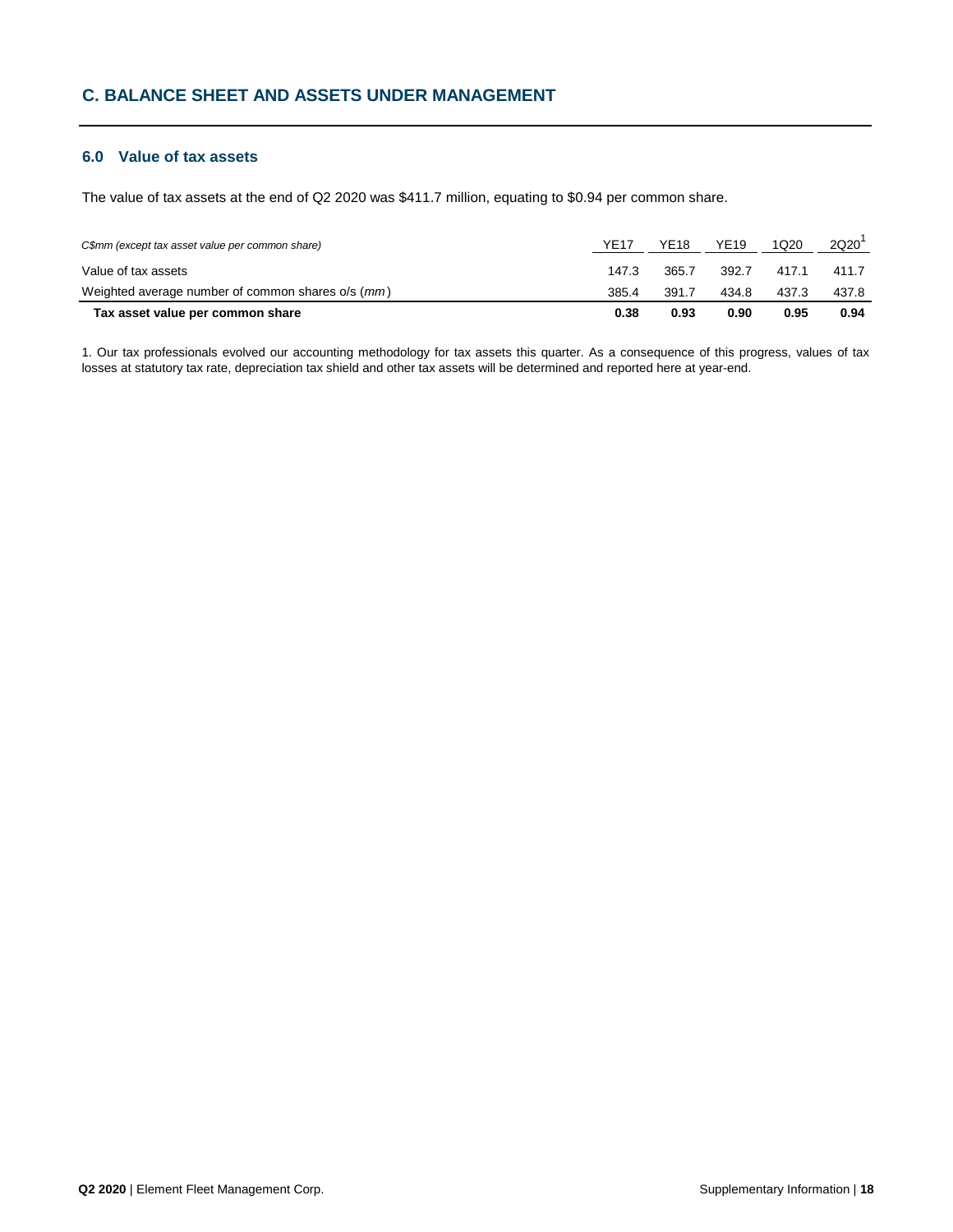**COVID-19-related Items of Interest**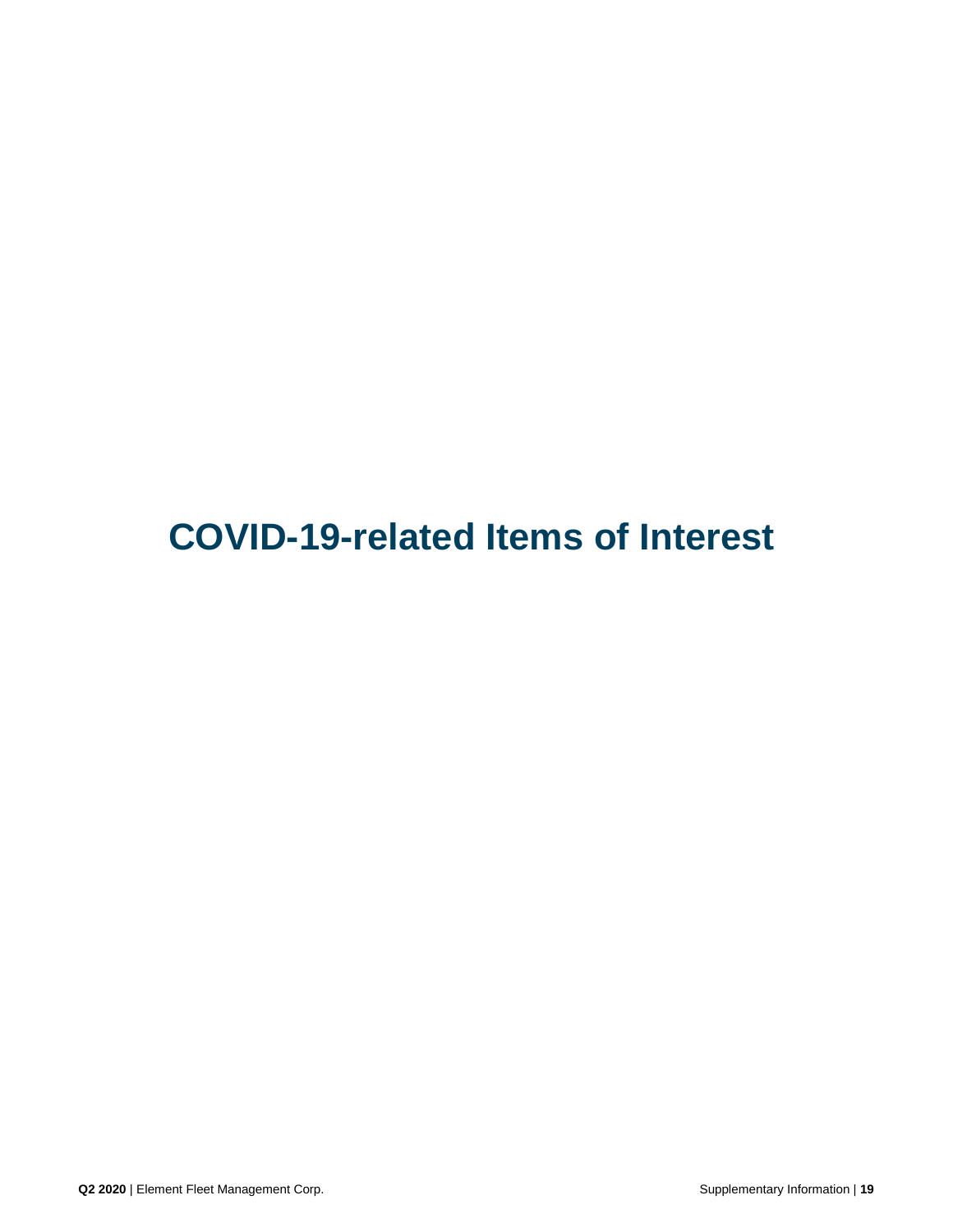# **How has the economic slowdown impacted your liquidity?**

### **7.0 Working capital release**

One of Element's innate defensive characteristics is the fact that, in an economic slowdown that reduces client activity, we generate liquidity from the declining working capital balances we fund in support of client activity. The working capital we extend to our clients relates to service billings, passthrough charges (products and services for which we have paid for but not yet been reimbursed by clients for) and to a lesser extent, syndicated assets. Working capital outlay decreased approximately \$173 million quarter-over-quarter.

| C\$mm                                    | 2Q18 | 3Q18 | 4Q18 | 1Q19 | 2Q19 | 3Q19 | 4Q19 | 1Q20 | 2Q20 |
|------------------------------------------|------|------|------|------|------|------|------|------|------|
| Receivables related to syndicated assets | 14   | 15   | 19   | 24   | 27   | 38   | 42   | 45   | 46   |
| Outstanding service billings             | 267  | 288  | 350  | 296  | 331  | 296  | 308  | 252  | 155  |
| Receivables for passthrough charges      | 361  | 364  | 279  | 279  | 301  | 310  | 282  | 288  | 210  |
| Working capital outlay                   | 642  | 667  | 648  | 599  | 659  | 644  | 633  | 585  | 412  |

### **How has the economic slowdown impacted your servicing income?**

### **8.1 Client vehicle usage**

Beginning in the second week of March, Element's U.S. and Canadian clients' vehicle usage declined by approximately 55% as measured by weekly fuel consumption against a baseline of average weekly fuel consumption in January 2020. By comparison:

• Measured against a January 2020 baseline, requests for driving directions in Apple Maps imply that vehicle usage in the U.S. fell by approximately 50% in March and gradually recovered to January levels in the last week of May.

• Based on over 600 million drivers globally who use TomTom tech in their navigation devices, in-dash systems and smartphones, equity research professionals at RBC Capital Markets collected, analyzed and published  $^1$ data comparing multicity 2020 traffic levels to their respective daily averages from 2019. This data suggests that vehicle usage in 14 major U.S. and Canadian urban centers fell by approximately 80% in March and has yet to recover significantly through July.

• Data from the U.S. Department of Transportation Federal Highway Administration indicates that total vehicle miles travelled monthly on U.S. highways was down 13% in March (from a January 2020 baseline), 34% in April and 16% in May.



1. "RBC Global Traffic Trends", RBC Capital Markets equity research published July 2, 2020, www.rbcinsightresearch.com and subsequent data.

2. Element fuel data was unavailable for the week ended July 24 as of the date of this publication.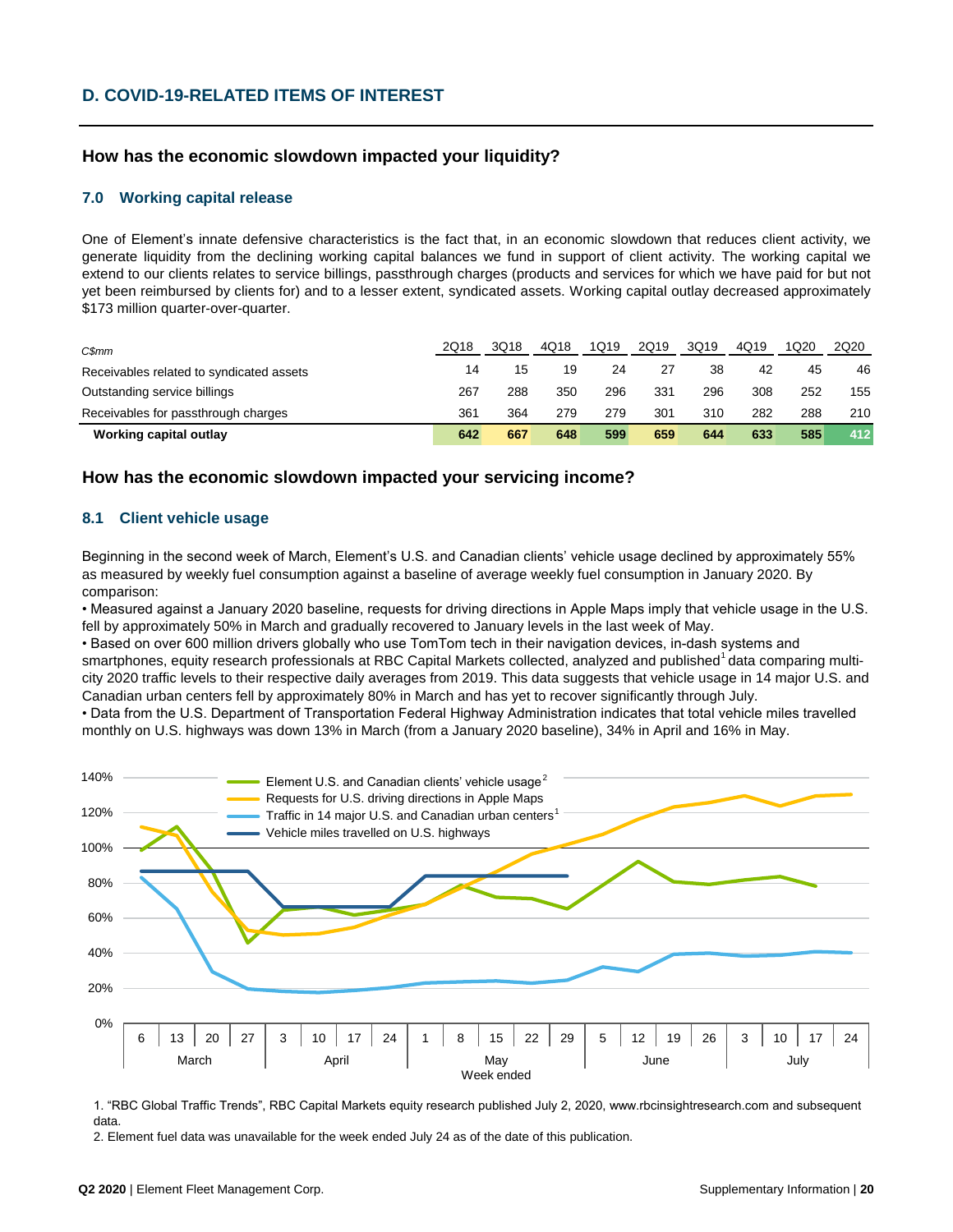# **D. COVID-19-RELATED ITEMS OF INTEREST**

### **8.2 Service transaction volumes**

Clients' fuel, maintenance and accident transaction volumes continue to grow steadily from the abrupt decline in mid-March. The following chart shows number of transactions in all geographies weekly in 2020 as a percentage of same-week 2019 data.



1. Fuel and maintenance data were unavailable for the week ended July 24 as of the date of this publication.

### **How has the economic slowdown impacted remarketing?**

### **8.3 Remarketing performance**

Remarketing volumes and proceeds of vehicle sales have largely recovered after a rapid decline over three weeks in March. The following chart shows Element's weekly 2020 data as a percentage of same-week 2019 data across all geographies.

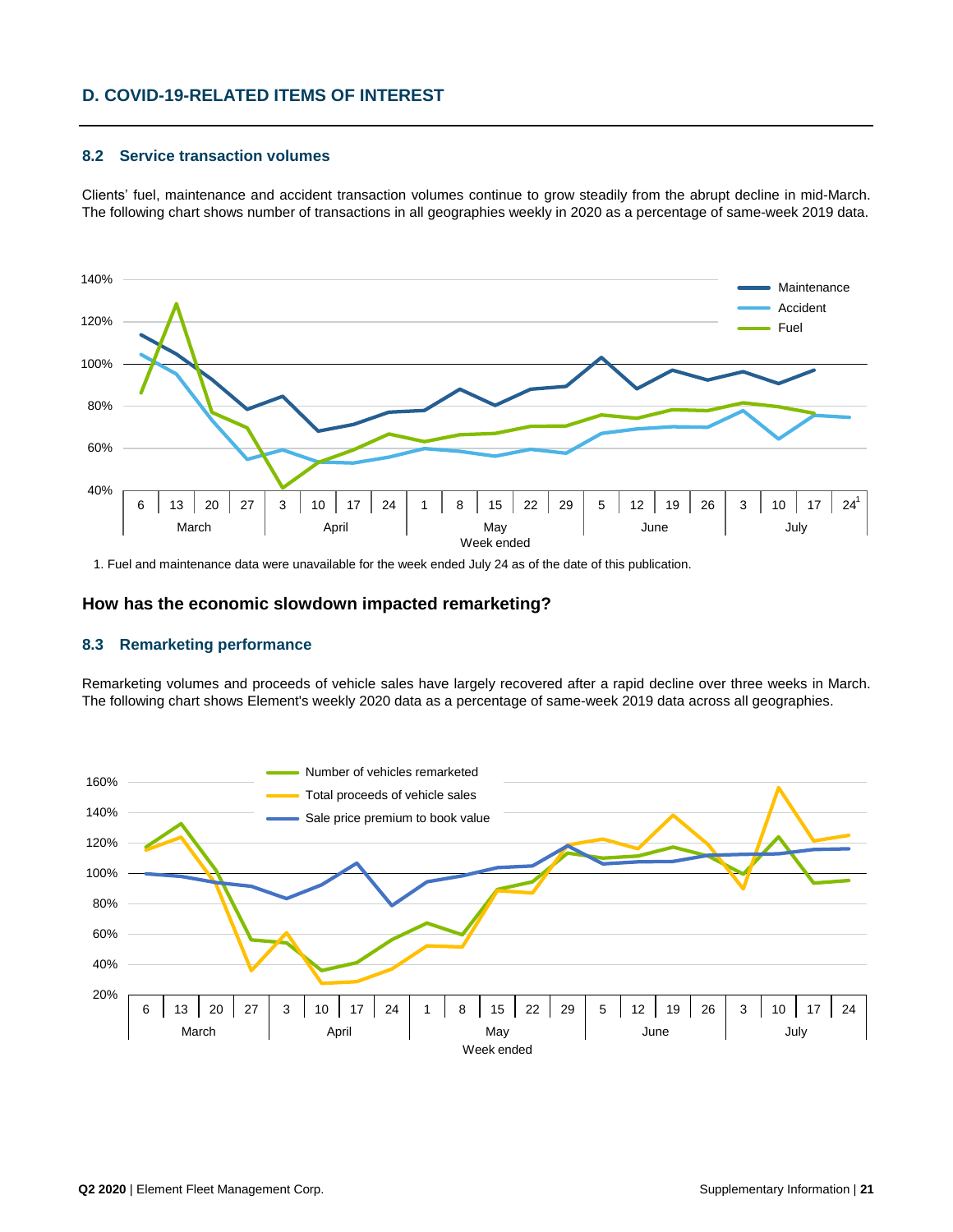# **D. COVID-19-RELATED ITEMS OF INTEREST**

**How has the economic slowdown impacted clients' ability to stay current and your ability to collect?**

### **9.1 Payment deferrals**

Client requests for Element's accommodation amid COVID-19 have been relatively limited, with just 4.3% of clients requesting a payment deferral. Only 1% of our clients have been granted payment deferrals to any extent, and those are granted exclusively to solid-credit clients with whom we have deepened our relationship by doing so. Deferrals amount to approximately \$23 million of finance receivables, or just 20 basis points as a percentage of total finance receivables. The average deferral period was 3.1 months and, as of June 30, 2020, approximately \$6.5 million of deferred receivables had been paid, with no departures from payment plans.

- Clients
- **Payment deferral requests not granted**
- **Payment deferral requests granted**



### **9.2 Delinquency schedule**

Net finance receivables invoiced by Element but unpaid by clients for more than 30 days result in the categorization of the clients' entire contract balance as delinquent. In other words, delinquencies are reported in our financial statements as the aggregate net investment in finance receivables (i.e. finance lease receivables and finance loan receivables) attributable to delinquent client accounts rather than the actual amounts in respect of which clients are delinquent. The latter amounts are typically immaterial:

| All monetary figures are in C\$mm                           | 2018 | 3Q18 | 4Q18 | 1Q19 | 2Q19 | 3Q19 | 4Q19 | 1Q20 | 2Q20 |
|-------------------------------------------------------------|------|------|------|------|------|------|------|------|------|
| Number of delinguent clients                                | 58   | .58  | 59   | 47   | 40   | 42   | -51  | 32   | 55   |
| Reported delinguent amount                                  | 13.3 | 14.6 | 15.7 | 14.7 | 9.7  | 9.7  | 14.9 | 47.8 | 35.3 |
| Actual delinguent net finance receivable amount outstanding | 3.0  | 2.6  | 4.7  | 2.8  | 2.8  | 2.3  | 5.7  | 4.9  | 2.9  |
| Average actual amount outstanding per delinguent client     | 0.05 | 0.04 | 0.08 | 0.06 | 0.07 | 0.06 | 0.11 | 0.15 | 0.05 |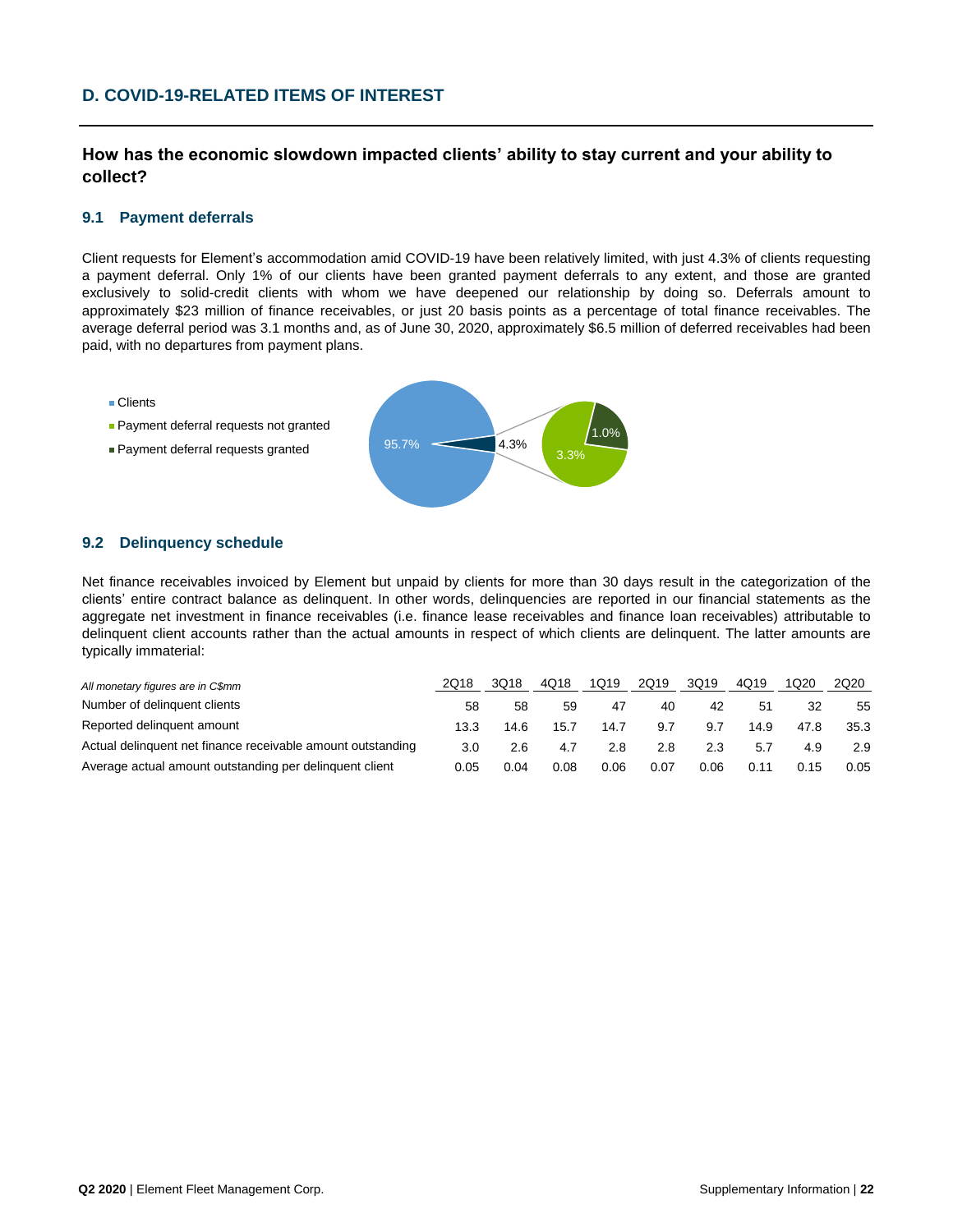### **10.0 Impaired receivables**

Element client defaults are rare given robust credit decisioning, monitoring and collections practices. Receivables over 120 days past due are automatically impaired and the client is in default. We can also assess receivables to be impaired independent of client delinquency or default where warranted. Clients in default or assessed to be impaired are typically restructuring or, less frequently, in liquidation.

Our leases are usually affirmed during restructuring proceedings and monthly payments resume because our vehicles are essential to the client's ability to sustain cash flow. The client settles any prior delinquencies with us as a condition of exiting restructuring.

We rarely suffer losses (net of recovery) on liquidation because clients have invariably been subject to monitoring and we have enhanced our security ahead of time; and our leases are cross-collateralized by the client's entire fleet (which almost invariably contains equity).

|                    |                | Impaired receivables balance (C\$mm) |                |                          |      |      |       |       |       |                      |  |  |
|--------------------|----------------|--------------------------------------|----------------|--------------------------|------|------|-------|-------|-------|----------------------|--|--|
|                    | Pre-default    |                                      |                |                          |      |      |       | 2Q20  |       | <b>Credit losses</b> |  |  |
| Client             | credit rating  | 1Q19                                 | 2Q19           | 3Q19                     | 4Q19 | 1Q20 | April | May   | June  | to date              |  |  |
| "A"                | CCC            | 49.4                                 | 46.0           | 43.4                     | 39.6 | 39.5 | 38.0  | 36.4  | 34.9  |                      |  |  |
| "B"                | $B+$           | 13.8                                 | 5.3            | 1.7                      | 0.9  | 0.8  | 0.7   | 0.7   | 0.7   | 1.4                  |  |  |
| "C"                | <b>BB</b>      |                                      | $\blacksquare$ | 2.0                      | 1.9  | 1.7  | 1.6   | $\,$  |       | 0.7                  |  |  |
| "D"                | $\overline{A}$ |                                      | ۰              | 3.8                      | 3.7  | 3.6  | 3.6   | 3.4   | 3.4   |                      |  |  |
| "F"                | $\overline{B}$ |                                      |                | $\overline{\phantom{a}}$ | 2.7  | 0.1  | 0.1   |       |       | 0.4                  |  |  |
| "F"                | BBB-           |                                      |                | $\overline{\phantom{a}}$ | 1.9  | 1.7  | 1.7   | 1.7   | 1.7   | 0.1                  |  |  |
| "G"                | D              |                                      |                |                          | ٠    | 49.4 | 40.4  | 34.5  | 31.8  |                      |  |  |
| "H"                | $CCC +$        |                                      |                |                          |      | ٠    | 8.7   | 8.3   | 7.8   |                      |  |  |
| "ו"                | CCC-           |                                      |                |                          |      | ٠    | 33.5  | 29.1  | 27.3  |                      |  |  |
| ".J"               | $CCC +$        |                                      |                |                          |      |      | 4.3   | 4.0   | 3.7   |                      |  |  |
| All others         | ٠              | 12.3                                 | 3.9            | 4.1                      | 3.0  | 0.2  | 0.3   | 0.5   | 0.8   |                      |  |  |
| Total <sup>1</sup> |                | 75.5                                 | 55.2           | 54.9                     | 53.5 | 96.8 | 132.9 | 118.6 | 112.0 | 2.6                  |  |  |

1. Numbers in this Section 10.0 table may not perfectly add-up due to rounding.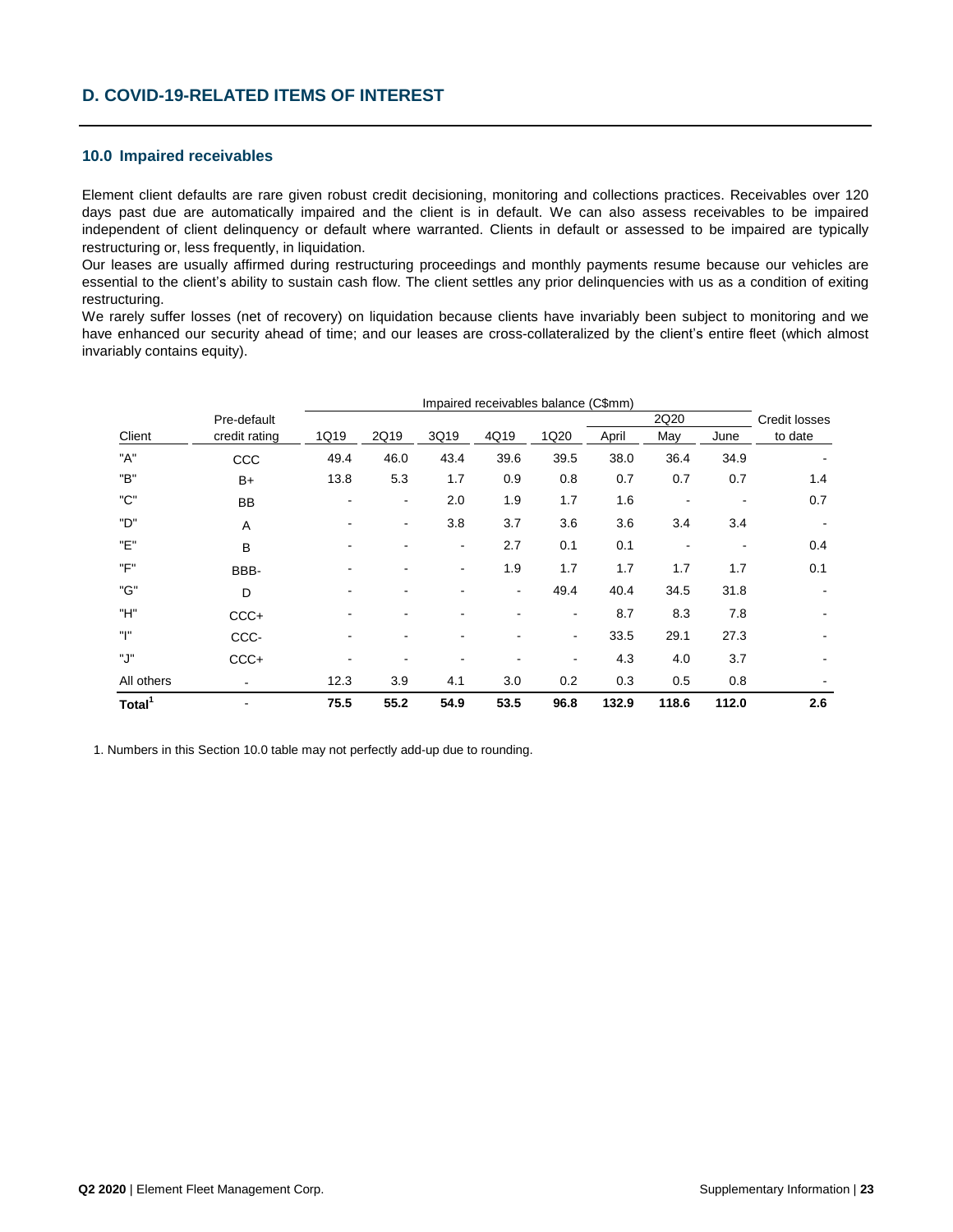### **What are your industry exposures like?**

### **11.1 Major industry exposures and accompanying client credit ratings**

80% of earning assets by value are in use by clients operating in the following 20 major industry classifications. Clients in the top 20 major industries to which Element is exposed have the following average credit ratings – weighted by the value of clients' earning assets. The remainder of our assets are with clients in an additional 60+ major industry classifications with a combined weighted average credit rating of BBB.

|                                                           |                    | Weighted average credit rating |            |  |  |
|-----------------------------------------------------------|--------------------|--------------------------------|------------|--|--|
| Major industry classification                             | $%EA$ <sup>1</sup> | Moody's                        | S&P        |  |  |
| <b>Chemicals &amp; Allied Products</b>                    | 9.6%               | Baa1                           | BBB+       |  |  |
| Food & Kindred Products                                   | 6.2%               | Baa2                           | <b>BBB</b> |  |  |
| Wholesale Trade & Die; Durable Goods                      | 6.1%               | Ba1                            | $BB+$      |  |  |
| Electric, Gas & Sanitary Services                         | 5.9%               | Baa1                           | BBB+       |  |  |
| <b>Business Services</b>                                  | 5.7%               | Ba <sub>2</sub>                | <b>BB</b>  |  |  |
| Communications                                            | 4.6%               | Ba <sub>2</sub>                | <b>BB</b>  |  |  |
| <b>Construction-Special Trade Contractors</b>             | 4.6%               | Baa2                           | <b>BBB</b> |  |  |
| Measuring, Analyzing & Controlling Instruments            | 3.8%               | Baa1                           | BBB+       |  |  |
| <b>Transportation Equipment</b>                           | 3.8%               | Baa3                           | BBB-       |  |  |
| Industrial & Commercial Machinery & Computer Equipment    | 3.5%               | Baa3                           | BBB-       |  |  |
| Oil & Gas Extraction                                      | 3.3%               | Baa3                           | BBB-       |  |  |
| Automotive Repair, Services & Parking                     | 3.2%               | <b>B2</b>                      | B          |  |  |
| Electronic & Other Electrical Equipment & Components      | 3.0%               | Baa1                           | BBB+       |  |  |
| Wholesale Trade & Die: Non-Durable Goods                  | 3.0%               | Baa3                           | BBB-       |  |  |
| Motor Freight Transportation and Warehousing              | 2.9%               | Baa3                           | BBB-       |  |  |
| Heavy Construction Other Than Building Contractors        | 2.8%               | Ba1                            | BB+        |  |  |
| Stone, Clay, Glass, and Concrete Products                 | 2.4%               | Baa3                           | BBB-       |  |  |
| Engineering, Accounting, Research, Management and Related | 2.1%               | Baa3                           | BBB-       |  |  |
| <b>Health Services</b>                                    | 1.7%               | Ba1                            | $BB+$      |  |  |
| <b>Insurance Carriers</b>                                 | 1.5%               | A2                             | A          |  |  |

1. Percentage of total earning assets as of June 30, 2020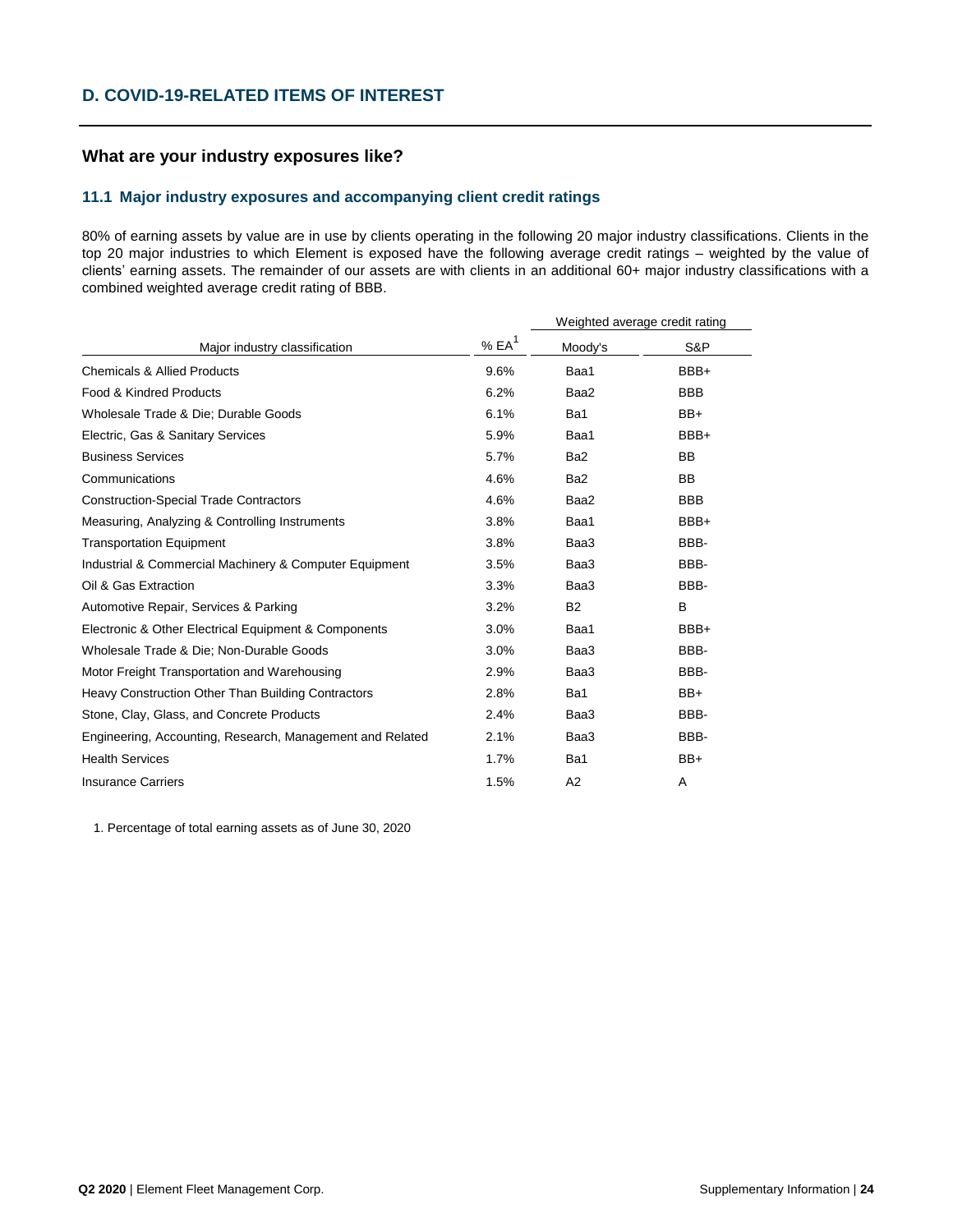### **11.2 Specific industry exposures and accompanying client credit ratings**

46% of earning assets by value are in use by clients operating in the following 20 specific industry groups. Clients in the top 20 specific industry groups to which Element is exposed have the following average credit ratings – weighted by the value of clients' earning assets. The remainder of our assets are with clients in an additional 300+ specific industry groups with a combined weighted average credit rating of BBB-.

|                                                        |          | Weighted average credit rating |           |
|--------------------------------------------------------|----------|--------------------------------|-----------|
| Major industry classification                          | % $EA^1$ | Moody's                        | S&P       |
| Drugs                                                  | 3.6%     | Baa1                           | BBB+      |
| Motor Vehicles and Motor Vehicle Equipment             | 3.6%     | Baa3                           | BBB-      |
| <b>Telephone Communications</b>                        | 3.2%     | Ba <sub>2</sub>                | <b>BB</b> |
| Trucking and Courier Services, except Air              | 2.9%     | Baa3                           | BBB-      |
| Miscellaneous Business Services                        | 2.8%     | Ba <sub>2</sub>                | <b>BB</b> |
| <b>Electrical Work</b>                                 | 2.7%     | Baa1                           | BBB+      |
| <b>Electric Services</b>                               | 2.6%     | Baa1                           | BBB+      |
| Automotive Rental and Leasing, without Drivers         | 2.5%     | B <sub>3</sub>                 | B-        |
| <b>Agricultural Chemicals</b>                          | 2.4%     | Baa1                           | BBB+      |
| Heavy Construction, except Highway and Street          | 2.2%     | Ba1                            | $BB+$     |
| Oil and Gas Field Services                             | 2.2%     | Baa3                           | BBB-      |
| Machinery, Equipment, and Supplies                     | 2.2%     | Ba1                            | BB+       |
| Laboratory Apparatus and Instruments                   | 2.2%     | A3                             | A-        |
| <b>Meat Products</b>                                   | 1.8%     | Baa3                           | BBB-      |
| Electronic Components and Accessories                  | 1.7%     | Baa1                           | BBB+      |
| Concrete, Gypsum, and Plaster Products                 | 1.6%     | Baa3                           | BBB-      |
| Combination Electric and Gas, and other Utility        | 1.6%     | A <sub>3</sub>                 | A-        |
| <b>Beverages</b>                                       | 1.5%     | Baa1                           | BBB+      |
| Surgical, Medical, and Dental Instruments and Supplies | 1.4%     | Baa3                           | BBB-      |
| Fire, Marine, and Casualty Insurance                   | 1.4%     | A <sub>2</sub>                 | A         |

1. Percentage of total earning assets as of June 30, 2020